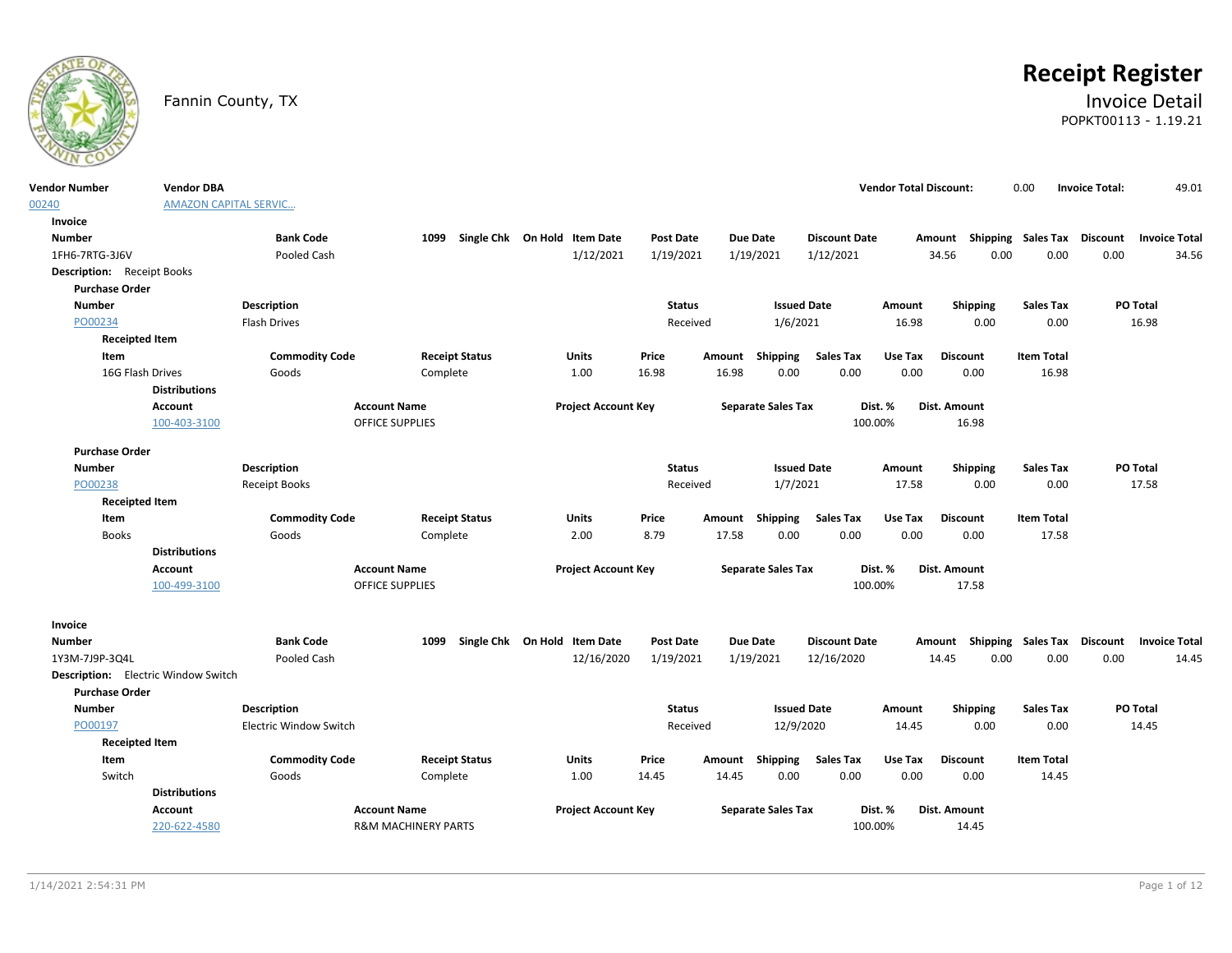| Vendor Number<br>00430 | <b>Vendor DBA</b><br><b>BEYOND TRUST CORPORA</b> |                       |                               |                              |                  |                           |                      | <b>Vendor Total Discount:</b> | 0.00                               |                   | 2,309.46<br><b>Invoice Total:</b> |
|------------------------|--------------------------------------------------|-----------------------|-------------------------------|------------------------------|------------------|---------------------------|----------------------|-------------------------------|------------------------------------|-------------------|-----------------------------------|
| Invoice                |                                                  |                       |                               |                              |                  |                           |                      |                               |                                    |                   |                                   |
| <b>Number</b>          |                                                  | <b>Bank Code</b>      | 1099                          | Single Chk On Hold Item Date | <b>Post Date</b> | <b>Due Date</b>           | <b>Discount Date</b> |                               | Amount Shipping Sales Tax Discount |                   | <b>Invoice Total</b>              |
| Q-375399-1             |                                                  | Pooled Cash           |                               | 12/31/2020                   | 1/19/2021        | 1/19/2021                 | 12/31/2020           | 2,309.46                      | 0.00                               | 0.00              | 0.00<br>2,309.46                  |
|                        | Description: Subscription                        |                       |                               |                              |                  |                           |                      |                               |                                    |                   |                                   |
| <b>Purchase Order</b>  |                                                  |                       |                               |                              |                  |                           |                      |                               |                                    |                   |                                   |
| <b>Number</b>          |                                                  | <b>Description</b>    |                               |                              | <b>Status</b>    |                           | <b>Issued Date</b>   | Amount                        | <b>Shipping</b>                    | <b>Sales Tax</b>  | PO Total                          |
| PO00249                |                                                  | Subscription          |                               |                              | Received         |                           | 1/13/2021            | 2,309.46                      | 0.00                               | 0.00              | 2,309.46                          |
|                        | <b>Receipted Item</b>                            |                       |                               |                              |                  |                           |                      |                               |                                    |                   |                                   |
| Item                   |                                                  | <b>Commodity Code</b> | <b>Receipt Status</b>         | Units                        | Price            | Amount<br>Shipping        | <b>Sales Tax</b>     | Use Tax                       | <b>Discount</b>                    | <b>Item Total</b> |                                   |
|                        | Remote SUpport Cloud License Su Goods            |                       | Complete                      | 1.00                         | 2,309.46         | 0.00<br>2,309.46          | 0.00                 | 0.00                          | 0.00                               | 2,309.46          |                                   |
|                        | <b>Distributions</b>                             |                       |                               |                              |                  |                           |                      |                               |                                    |                   |                                   |
|                        | Account                                          |                       | <b>Account Name</b>           | <b>Project Account Key</b>   |                  | <b>Separate Sales Tax</b> |                      | Dist. %<br>Dist. Amount       |                                    |                   |                                   |
|                        | 100-503-5740                                     |                       | COMPUTER/WEB SOFTWARE         |                              |                  |                           |                      | 100.00%                       | 2,309.46                           |                   |                                   |
|                        |                                                  |                       |                               |                              |                  |                           |                      |                               |                                    |                   |                                   |
| <b>Vendor Number</b>   | <b>Vendor DBA</b>                                |                       |                               |                              |                  |                           |                      | <b>Vendor Total Discount:</b> | 0.00                               |                   | <b>Invoice Total:</b><br>2,300.00 |
| 00179                  | <b>EVIDENT, INC</b>                              |                       |                               |                              |                  |                           |                      |                               |                                    |                   |                                   |
| Invoice                |                                                  |                       |                               |                              |                  |                           |                      |                               |                                    |                   |                                   |
| <b>Number</b>          |                                                  | <b>Bank Code</b>      | 1099                          | Single Chk On Hold Item Date | <b>Post Date</b> | <b>Due Date</b>           | <b>Discount Date</b> |                               | Amount Shipping Sales Tax          |                   | Discount<br><b>Invoice Total</b>  |
| 163530F                |                                                  | Pooled Cash           |                               | 12/15/2020                   | 1/19/2021        | 1/19/2021                 | 12/15/2020           | 2,300.00                      | 0.00                               | 0.00              | 0.00<br>2,300.00                  |
|                        | Description: PPE for Sheriff                     |                       |                               |                              |                  |                           |                      |                               |                                    |                   |                                   |
| <b>Purchase Order</b>  |                                                  |                       |                               |                              |                  |                           |                      |                               |                                    |                   |                                   |
| <b>Number</b>          |                                                  | <b>Description</b>    |                               |                              | <b>Status</b>    |                           | <b>Issued Date</b>   | Amount                        | <b>Shipping</b>                    | <b>Sales Tax</b>  | PO Total                          |
| PO00093                |                                                  | PPE for Sheriff       |                               |                              |                  | Partially Received        | 10/16/2020           | 2,300.00                      | 0.00                               | 0.00              | 2,300.00                          |
|                        | <b>Receipted Item</b>                            |                       |                               |                              |                  |                           |                      |                               |                                    |                   |                                   |
| Item                   |                                                  | <b>Commodity Code</b> | <b>Receipt Status</b>         | Units                        | Price            | Amount Shipping           | <b>Sales Tax</b>     | Use Tax                       | <b>Discount</b>                    | <b>Item Total</b> |                                   |
|                        | Respirator Kits S-M-L                            | Goods                 | Complete                      | 20.00                        | 115.00           | 2,300.00<br>0.00          | 0.00                 | 0.00                          | 0.00                               | 2,300.00          |                                   |
|                        | <b>Distributions</b>                             |                       |                               |                              |                  |                           |                      |                               |                                    |                   |                                   |
|                        | Account                                          |                       | <b>Account Name</b>           | <b>Project Account Key</b>   |                  | <b>Separate Sales Tax</b> |                      | Dist. %<br>Dist. Amount       |                                    |                   |                                   |
|                        | 413-413-3980                                     |                       | PERSONAL PROTECTIVE EQUIPMENT |                              |                  |                           |                      | 100.00%                       | 2,300.00                           |                   |                                   |
|                        |                                                  |                       |                               |                              |                  |                           |                      |                               |                                    |                   |                                   |
| Vendor Number          | <b>Vendor DBA</b>                                |                       |                               |                              |                  |                           |                      | <b>Vendor Total Discount:</b> | 0.00                               |                   | <b>Invoice Total:</b><br>141.99   |
| 00281                  | <b>GT DISTRIBUTORS, INC</b>                      |                       |                               |                              |                  |                           |                      |                               |                                    |                   |                                   |
| Invoice                |                                                  |                       |                               |                              |                  |                           |                      |                               |                                    |                   |                                   |
| <b>Number</b>          |                                                  | <b>Bank Code</b>      | 1099                          | Single Chk On Hold Item Date | <b>Post Date</b> | Due Date                  | <b>Discount Date</b> |                               | Amount Shipping Sales Tax          |                   | Discount<br><b>Invoice Total</b>  |
| INV0806501             |                                                  | Pooled Cash           |                               | 11/19/2020                   | 1/19/2021        | 1/19/2021                 | 11/19/2020           | 141.99                        | 0.00                               | 0.00              | 0.00<br>141.99                    |
| Description: Jacket    |                                                  |                       |                               |                              |                  |                           |                      |                               |                                    |                   |                                   |
| <b>Purchase Order</b>  |                                                  |                       |                               |                              |                  |                           |                      |                               |                                    |                   |                                   |
| <b>Number</b>          |                                                  | <b>Description</b>    |                               |                              | Status           |                           | <b>Issued Date</b>   | Amount                        | <b>Shipping</b>                    | <b>Sales Tax</b>  | PO Total                          |
| PO00227                |                                                  | Jacket                |                               |                              | Received         |                           | 12/22/2020           | 141.99                        | 0.00                               | 0.00              | 141.99                            |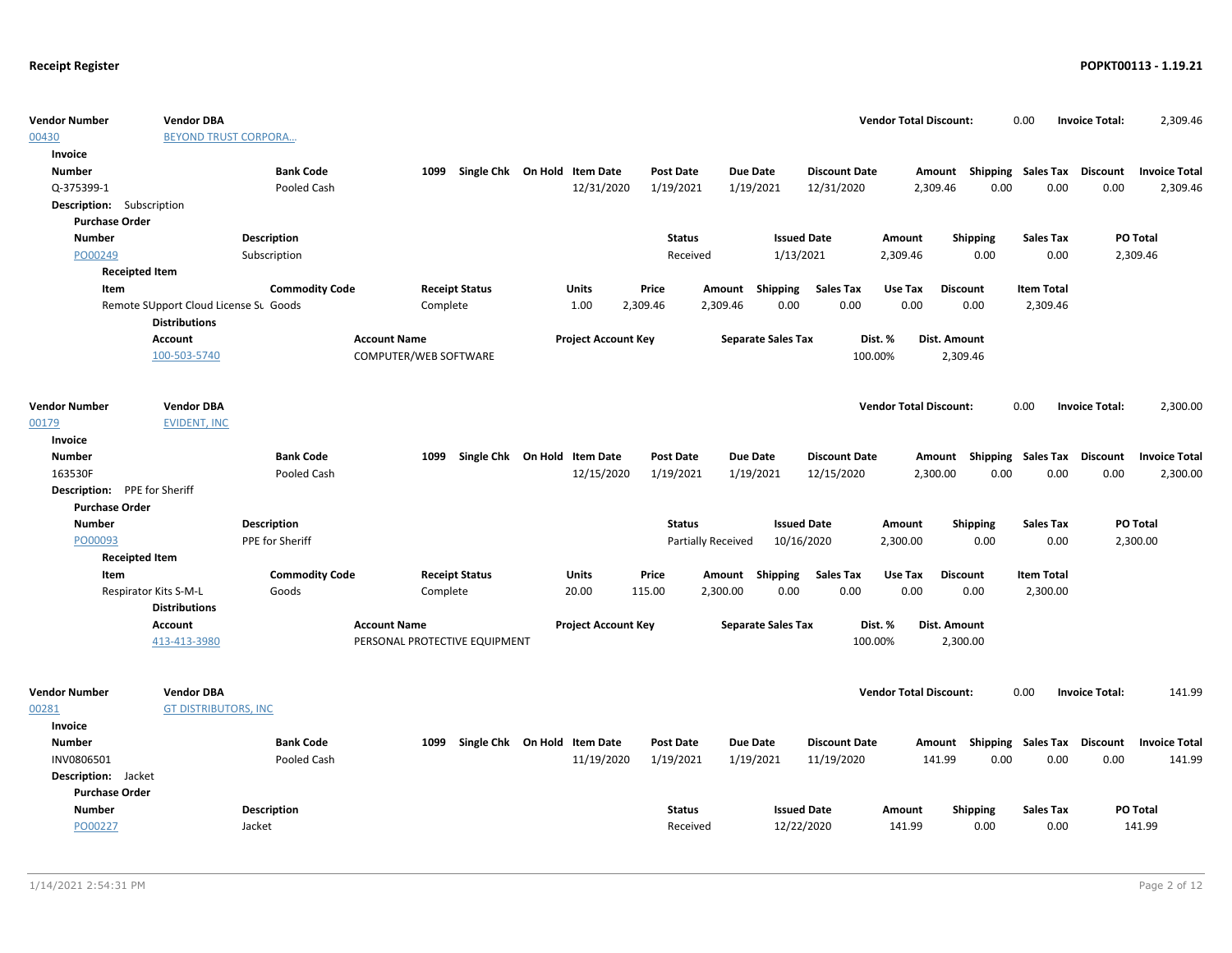|                      | <b>Receipted Item</b>          |                       |                       |                              |                  |        |                           |                      |                               |                                    |                   |                       |                      |
|----------------------|--------------------------------|-----------------------|-----------------------|------------------------------|------------------|--------|---------------------------|----------------------|-------------------------------|------------------------------------|-------------------|-----------------------|----------------------|
|                      | Item                           | <b>Commodity Code</b> | <b>Receipt Status</b> | Units                        | Price            |        | Amount Shipping           | <b>Sales Tax</b>     | Use Tax                       | <b>Discount</b>                    | <b>Item Total</b> |                       |                      |
|                      | <b>Barrier Jacket</b>          | Goods                 | Complete              | 1.00                         | 129.99           | 129.99 | 0.00                      | 0.00                 | 0.00                          | 0.00                               | 129.99            |                       |                      |
|                      | <b>Distributions</b>           |                       |                       |                              |                  |        |                           |                      |                               |                                    |                   |                       |                      |
|                      | Account                        |                       | <b>Account Name</b>   | <b>Project Account Key</b>   |                  |        | <b>Separate Sales Tax</b> |                      | Dist. %                       | Dist. Amount                       |                   |                       |                      |
|                      | 100-560-3950                   |                       | UNIFORMS/OTHER        |                              |                  |        |                           | 100.00%              |                               | 129.99                             |                   |                       |                      |
|                      | <b>Receipted Item</b>          |                       |                       |                              |                  |        |                           |                      |                               |                                    |                   |                       |                      |
|                      | Item                           | <b>Commodity Code</b> | <b>Receipt Status</b> | <b>Units</b>                 | Price            |        | Amount Shipping           | <b>Sales Tax</b>     | Use Tax                       | <b>Discount</b>                    | <b>Item Total</b> |                       |                      |
|                      | <b>Reflectiv Press</b>         | Goods                 | Complete              | 1.00                         | 12.00            | 12.00  | 0.00                      | 0.00                 | 0.00                          | 0.00                               | 12.00             |                       |                      |
|                      | <b>Distributions</b>           |                       |                       |                              |                  |        |                           |                      |                               |                                    |                   |                       |                      |
|                      | <b>Account</b>                 |                       | <b>Account Name</b>   | <b>Project Account Key</b>   |                  |        | <b>Separate Sales Tax</b> |                      | Dist. %                       | Dist. Amount                       |                   |                       |                      |
|                      | 100-560-3950                   |                       | UNIFORMS/OTHER        |                              |                  |        |                           | 100.00%              |                               | 12.00                              |                   |                       |                      |
|                      |                                |                       |                       |                              |                  |        |                           |                      |                               |                                    |                   |                       |                      |
| <b>Vendor Number</b> | <b>Vendor DBA</b>              |                       |                       |                              |                  |        |                           |                      | <b>Vendor Total Discount:</b> |                                    | 0.00              | <b>Invoice Total:</b> | 343.94               |
| <b>VEN02201</b>      | <b>Hydrotex</b>                |                       |                       |                              |                  |        |                           |                      |                               |                                    |                   |                       |                      |
| Invoice              |                                |                       |                       |                              |                  |        |                           |                      |                               |                                    |                   |                       |                      |
| <b>Number</b>        |                                | <b>Bank Code</b>      | 1099                  | Single Chk On Hold Item Date | <b>Post Date</b> |        | <b>Due Date</b>           | <b>Discount Date</b> |                               | Amount Shipping Sales Tax Discount |                   |                       | <b>Invoice Total</b> |
| 442677               |                                | Pooled Cash           | Y                     | 1/8/2021                     | 1/19/2021        |        | 1/19/2021                 | 1/8/2021             |                               | 343.94<br>0.00                     | 0.00              | 0.00                  | 343.94               |
|                      | Description: Power Kleen       |                       |                       |                              |                  |        |                           |                      |                               |                                    |                   |                       |                      |
|                      | <b>Purchase Order</b>          |                       |                       |                              |                  |        |                           |                      |                               |                                    |                   |                       |                      |
| <b>Number</b>        |                                | <b>Description</b>    |                       |                              | <b>Status</b>    |        | <b>Issued Date</b>        |                      | Amount                        | <b>Shipping</b>                    | <b>Sales Tax</b>  |                       | PO Total             |
| PO00250              |                                | Power Kleen           |                       |                              | Received         |        | 1/13/2021                 |                      | 343.94                        | 0.00                               | 0.00              |                       | 343.94               |
|                      | <b>Receipted Item</b>          |                       |                       |                              |                  |        |                           |                      |                               |                                    |                   |                       |                      |
|                      | Item                           | <b>Commodity Code</b> | <b>Receipt Status</b> | <b>Units</b>                 | Price            |        | Amount Shipping           | <b>Sales Tax</b>     | Use Tax                       | <b>Discount</b>                    | <b>Item Total</b> |                       |                      |
|                      | Power Kleen                    | Goods                 | Complete              | 1.00                         | 343.94           | 343.94 | 0.00                      | 0.00                 | 0.00                          | 0.00                               | 343.94            |                       |                      |
|                      | <b>Distributions</b>           |                       |                       |                              |                  |        |                           |                      |                               |                                    |                   |                       |                      |
|                      | <b>Account</b>                 |                       | <b>Account Name</b>   | <b>Project Account Key</b>   |                  |        | <b>Separate Sales Tax</b> |                      | Dist. %                       | Dist. Amount                       |                   |                       |                      |
|                      | 230-623-3400                   |                       | <b>SHOP SUPPLIES</b>  |                              |                  |        |                           | 100.00%              |                               | 343.94                             |                   |                       |                      |
|                      |                                |                       |                       |                              |                  |        |                           |                      |                               |                                    |                   |                       |                      |
| <b>Vendor Number</b> | <b>Vendor DBA</b>              |                       |                       |                              |                  |        |                           |                      | <b>Vendor Total Discount:</b> |                                    | 0.00              | <b>Invoice Total:</b> | 1,514.60             |
| 00378                | <b>JPMORGAN CHASE BANK </b>    |                       |                       |                              |                  |        |                           |                      |                               |                                    |                   |                       |                      |
| Invoice              |                                |                       |                       |                              |                  |        |                           |                      |                               |                                    |                   |                       |                      |
| <b>Number</b>        |                                | <b>Bank Code</b>      | 1099                  | Single Chk On Hold Item Date | <b>Post Date</b> |        | <b>Due Date</b>           | <b>Discount Date</b> |                               | Amount Shipping Sales Tax          |                   | <b>Discount</b>       | <b>Invoice Total</b> |
| 1.5.21               |                                | Pooled Cash           |                       | 1/5/2021                     | 1/19/2021        |        | 1/19/2021                 | 1/5/2021             |                               | 1,514.60<br>0.00                   | 0.00              | 0.00                  | 1,514.60             |
|                      | <b>Description:</b> Ammunition |                       |                       |                              |                  |        |                           |                      |                               |                                    |                   |                       |                      |
|                      | <b>Purchase Order</b>          |                       |                       |                              |                  |        |                           |                      |                               |                                    |                   |                       |                      |
| <b>Number</b>        |                                | <b>Description</b>    |                       |                              | <b>Status</b>    |        | <b>Issued Date</b>        |                      | Amount                        | <b>Shipping</b>                    | <b>Sales Tax</b>  |                       | PO Total             |
| PO00211              |                                | Ammunition            |                       |                              | Received         |        | 12/18/2020                |                      | 1,439.60                      | 0.00                               | 0.00              |                       | 1,439.60             |
|                      | <b>Receipted Item</b>          |                       |                       |                              |                  |        |                           |                      |                               |                                    |                   |                       |                      |
|                      | Item                           | <b>Commodity Code</b> | <b>Receipt Status</b> | Units                        | Price            |        | Amount Shipping           | <b>Sales Tax</b>     | Use Tax                       | <b>Discount</b>                    | <b>Item Total</b> |                       |                      |
|                      | 6 MM 115gr RBT                 | Goods                 | Complete              | 20.00                        | 33.99            | 679.80 | 0.00                      | 0.00                 | 0.00                          | 0.00                               | 679.80            |                       |                      |
|                      | <b>Distributions</b>           |                       |                       |                              |                  |        |                           |                      |                               |                                    |                   |                       |                      |
|                      | Account                        |                       | <b>Account Name</b>   | <b>Project Account Key</b>   |                  |        | <b>Separate Sales Tax</b> |                      | Dist. %                       | Dist. Amount                       |                   |                       |                      |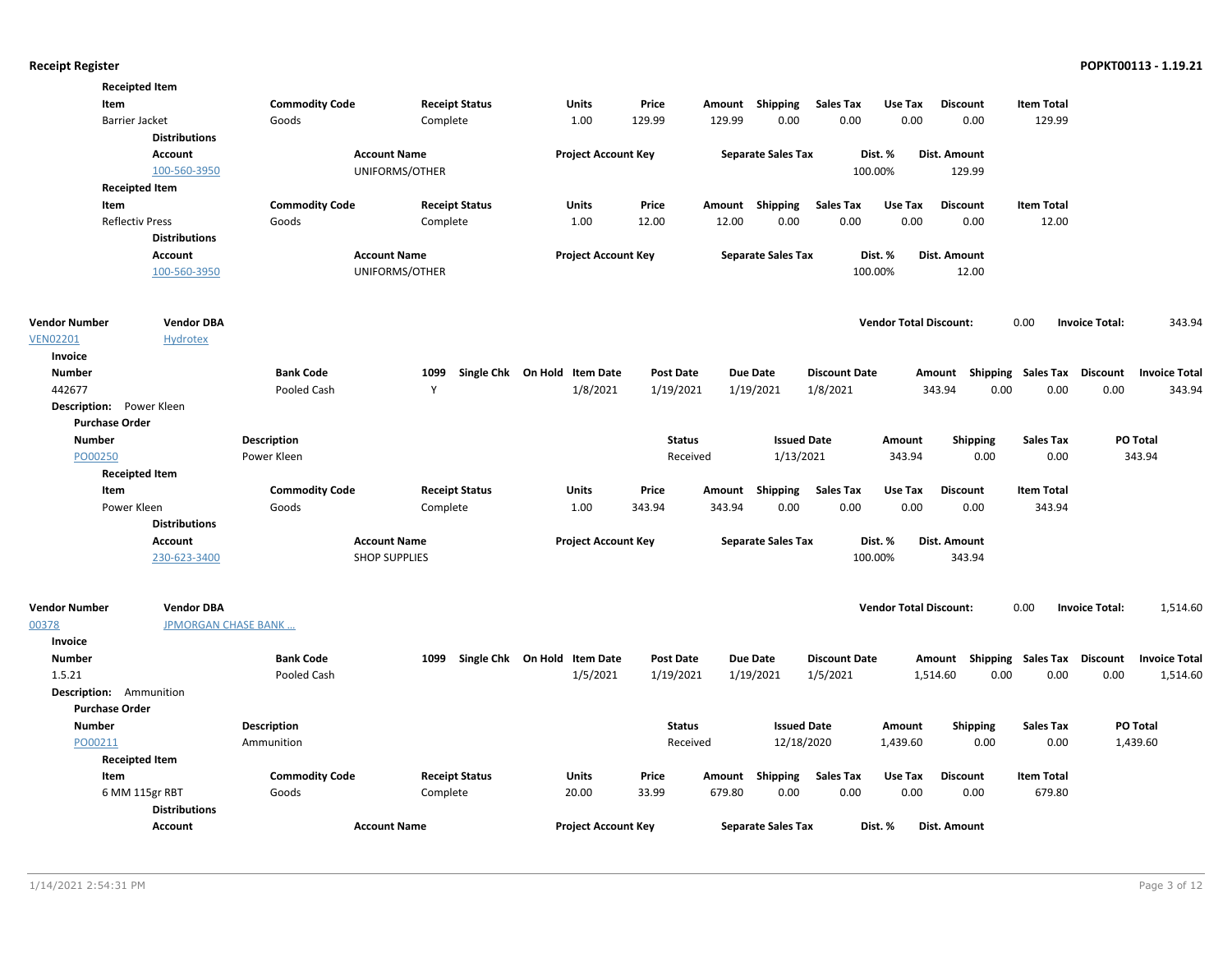| <b>Receipt Register</b>             |                                   |                        |                         |                       |                                   |                  |          |                           |                      |                               |                 |                   | POPKT00113 - 1.19.21                       |
|-------------------------------------|-----------------------------------|------------------------|-------------------------|-----------------------|-----------------------------------|------------------|----------|---------------------------|----------------------|-------------------------------|-----------------|-------------------|--------------------------------------------|
|                                     | 100-560-3200                      |                        | <b>WEAPONS SUPPLIES</b> |                       |                                   |                  |          |                           |                      | 100.00%                       | 679.80          |                   |                                            |
| <b>Receipted Item</b>               |                                   |                        |                         |                       |                                   |                  |          |                           |                      |                               |                 |                   |                                            |
| Item                                |                                   | <b>Commodity Code</b>  |                         | <b>Receipt Status</b> | <b>Units</b>                      | Price            |          | Amount Shipping           | Sales Tax            | Use Tax                       | <b>Discount</b> | <b>Item Total</b> |                                            |
|                                     | 6mm 110gr Hornady A Tip           | Goods                  |                         | Complete              | 15.00                             | 38.99            | 584.85   | 0.00                      | 0.00                 | 0.00                          | 0.00            | 584.85            |                                            |
|                                     | <b>Distributions</b>              |                        |                         |                       |                                   |                  |          |                           |                      |                               |                 |                   |                                            |
|                                     | Account                           |                        | <b>Account Name</b>     |                       | <b>Project Account Key</b>        |                  |          | <b>Separate Sales Tax</b> |                      | Dist. %                       | Dist. Amount    |                   |                                            |
|                                     | 100-560-3200                      |                        | <b>WEAPONS SUPPLIES</b> |                       |                                   |                  |          |                           |                      | 100.00%                       | 584.85          |                   |                                            |
| <b>Receipted Item</b>               |                                   |                        |                         |                       |                                   |                  |          |                           |                      |                               |                 |                   |                                            |
| Item                                |                                   | <b>Commodity Code</b>  |                         | <b>Receipt Status</b> | <b>Units</b>                      | Price            |          | Amount Shipping           | Sales Tax            | Use Tax                       | <b>Discount</b> | <b>Item Total</b> |                                            |
|                                     | 6mm Creedmmor 108gr Hornady Goods |                        |                         | Complete              | 5.00                              | 34.99            | 174.95   | 0.00                      | 0.00                 | 0.00                          | 0.00            | 174.95            |                                            |
|                                     | <b>Distributions</b>              |                        |                         |                       |                                   |                  |          |                           |                      |                               |                 |                   |                                            |
|                                     | <b>Account</b>                    |                        | <b>Account Name</b>     |                       | <b>Project Account Key</b>        |                  |          | <b>Separate Sales Tax</b> |                      | Dist. %                       | Dist. Amount    |                   |                                            |
|                                     | 100-560-3200                      |                        | <b>WEAPONS SUPPLIES</b> |                       |                                   |                  |          |                           |                      | 100.00%                       | 174.95          |                   |                                            |
| <b>Purchase Order</b>               |                                   |                        |                         |                       |                                   |                  |          |                           |                      |                               |                 |                   |                                            |
| <b>Number</b>                       |                                   | <b>Description</b>     |                         |                       |                                   | <b>Status</b>    |          | <b>Issued Date</b>        |                      | Amount                        | <b>Shipping</b> | <b>Sales Tax</b>  | PO Total                                   |
| PO00251                             |                                   | <b>Membership Dues</b> |                         |                       |                                   |                  | Received | 1/14/2021                 |                      | 75.00                         | 0.00            | 0.00              | 75.00                                      |
| <b>Receipted Item</b>               |                                   |                        |                         |                       |                                   |                  |          |                           |                      |                               |                 |                   |                                            |
| Item                                |                                   | <b>Commodity Code</b>  |                         | <b>Receipt Status</b> | <b>Units</b>                      | Price            | Amount   | Shipping                  | <b>Sales Tax</b>     | Use Tax                       | <b>Discount</b> | <b>Item Total</b> |                                            |
|                                     | <b>TXPPA Annual Dues</b>          | Goods                  |                         | Complete              | 1.00                              | 75.00            | 75.00    | 0.00                      | 0.00                 | 0.00                          | 0.00            | 75.00             |                                            |
|                                     | <b>Distributions</b>              |                        |                         |                       |                                   |                  |          |                           |                      |                               |                 |                   |                                            |
|                                     | Account                           |                        | <b>Account Name</b>     |                       | <b>Project Account Key</b>        |                  |          | <b>Separate Sales Tax</b> |                      | Dist. %                       | Dist. Amount    |                   |                                            |
|                                     | 100-496-4810                      |                        | <b>DUES</b>             |                       |                                   |                  |          |                           |                      | 100.00%                       | 75.00           |                   |                                            |
|                                     |                                   |                        |                         |                       |                                   |                  |          |                           |                      |                               |                 |                   |                                            |
| <b>Vendor Number</b>                | <b>Vendor DBA</b>                 |                        |                         |                       |                                   |                  |          |                           |                      | <b>Vendor Total Discount:</b> |                 | 0.00              | <b>Invoice Total:</b><br>1,156.34          |
| 00216                               | <b>OFFICE DEPOT</b>               |                        |                         |                       |                                   |                  |          |                           |                      |                               |                 |                   |                                            |
| Invoice                             |                                   |                        |                         |                       |                                   |                  |          |                           |                      |                               |                 |                   |                                            |
| <b>Number</b>                       |                                   | <b>Bank Code</b>       |                         |                       | 1099 Single Chk On Hold Item Date | <b>Post Date</b> |          | <b>Due Date</b>           | <b>Discount Date</b> |                               | Amount Shipping |                   | Sales Tax Discount<br><b>Invoice Total</b> |
| 143034948001                        |                                   | Pooled Cash            |                         |                       | 12/30/2020                        | 1/19/2021        |          | 1/19/2021                 | 12/30/2020           |                               | 31.63           | 0.00<br>0.00      | 0.00<br>31.63                              |
| <b>Description:</b> Office Supplies |                                   |                        |                         |                       |                                   |                  |          |                           |                      |                               |                 |                   |                                            |
| <b>Purchase Order</b>               |                                   |                        |                         |                       |                                   |                  |          |                           |                      |                               |                 |                   |                                            |
| <b>Number</b>                       |                                   | <b>Description</b>     |                         |                       |                                   | <b>Status</b>    |          | <b>Issued Date</b>        |                      | Amount                        | Shipping        | <b>Sales Tax</b>  | PO Total                                   |
| PO00228                             |                                   | Office Supplies        |                         |                       |                                   |                  | Received | 12/30/2020                |                      | 31.63                         | 0.00            | 0.00              | 31.63                                      |
| <b>Receipted Item</b>               |                                   |                        |                         |                       |                                   |                  |          |                           |                      |                               |                 |                   |                                            |
| Item                                |                                   | <b>Commodity Code</b>  |                         | <b>Receipt Status</b> | <b>Units</b>                      | Price            |          | Amount Shipping           | <b>Sales Tax</b>     | Use Tax                       | <b>Discount</b> | <b>Item Total</b> |                                            |
|                                     | <b>Laminating SHeets</b>          | Goods                  |                         | Complete              | 1.00                              | 26.24            | 26.24    | 0.00                      | 0.00                 | 0.00                          | 0.00            | 26.24             |                                            |
|                                     | <b>Distributions</b>              |                        |                         |                       |                                   |                  |          |                           |                      |                               |                 |                   |                                            |
|                                     | Account                           |                        | <b>Account Name</b>     |                       | <b>Project Account Key</b>        |                  |          | <b>Separate Sales Tax</b> |                      | Dist. %                       | Dist. Amount    |                   |                                            |
|                                     | 100-435-3100                      |                        | <b>OFFICE SUPPLIES</b>  |                       |                                   |                  |          |                           |                      | 100.00%                       | 26.24           |                   |                                            |
| <b>Receipted Item</b>               |                                   |                        |                         |                       |                                   |                  |          |                           |                      |                               |                 |                   |                                            |
| Item                                |                                   | <b>Commodity Code</b>  |                         | <b>Receipt Status</b> | <b>Units</b>                      | Price            |          | Amount Shipping           | <b>Sales Tax</b>     | Use Tax                       | <b>Discount</b> | <b>Item Total</b> |                                            |
| Paper                               |                                   | Goods                  |                         | Complete              | 1.00                              | 5.39             | 5.39     | 0.00                      | 0.00                 | 0.00                          | 0.00            | 5.39              |                                            |
|                                     | <b>Distributions</b>              |                        |                         |                       |                                   |                  |          |                           |                      |                               |                 |                   |                                            |
|                                     | Account                           |                        | <b>Account Name</b>     |                       | <b>Project Account Key</b>        |                  |          | <b>Separate Sales Tax</b> |                      | Dist. %                       | Dist. Amount    |                   |                                            |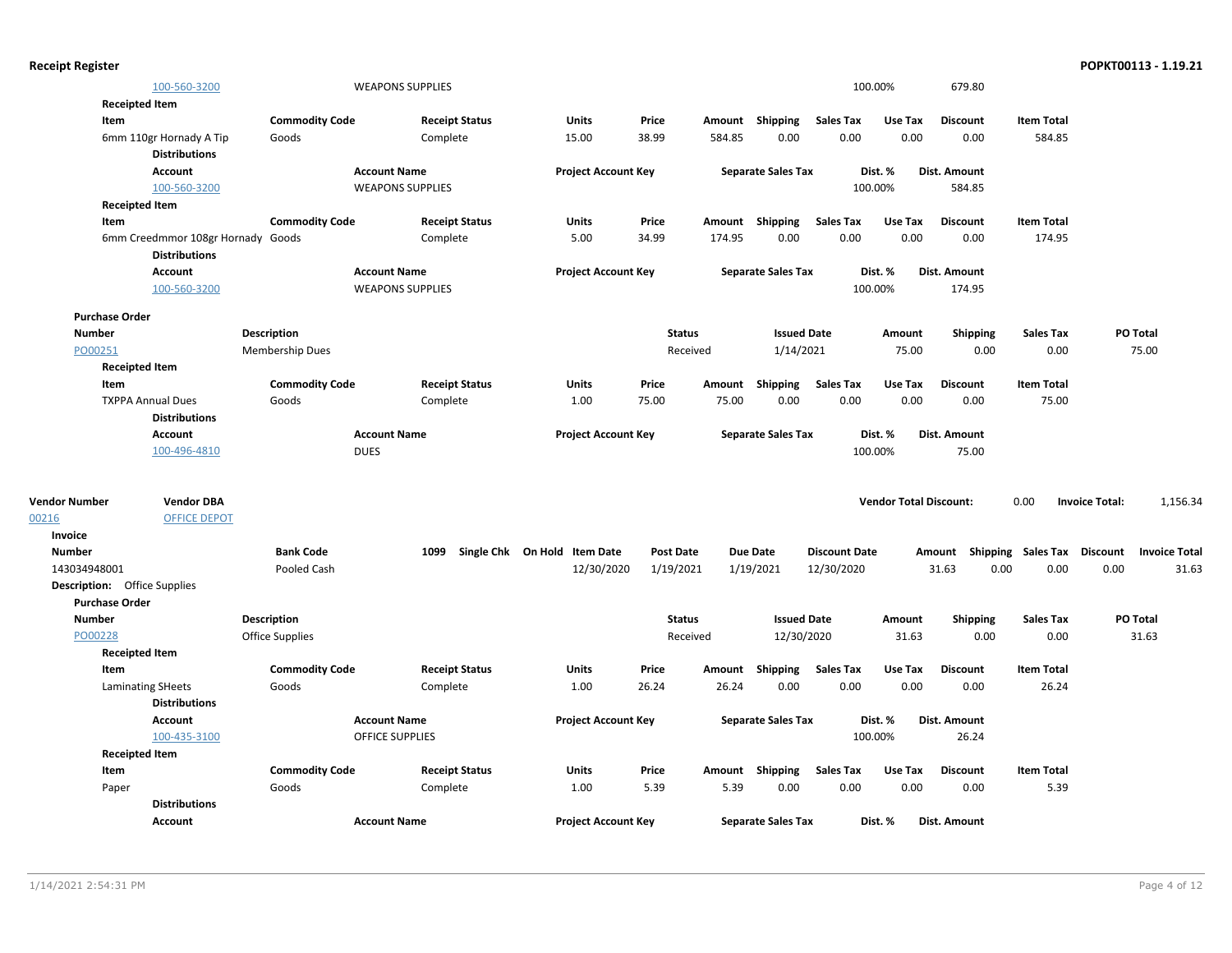| <b>Receipt Register</b>                 |                                 |                                               |                                          |                               |       |                              |                                  |                    |                          |                            | POPKT00113 - 1.19.21                                      |
|-----------------------------------------|---------------------------------|-----------------------------------------------|------------------------------------------|-------------------------------|-------|------------------------------|----------------------------------|--------------------|--------------------------|----------------------------|-----------------------------------------------------------|
| 100-435-3100                            |                                 | <b>OFFICE SUPPLIES</b>                        |                                          |                               |       |                              |                                  | 100.00%            | 5.39                     |                            |                                                           |
| Invoice<br><b>Number</b><br>14306255001 | <b>Bank Code</b><br>Pooled Cash | 1099                                          | Single Chk On Hold Item Date<br>1/4/2021 | <b>Post Date</b><br>1/19/2021 |       | <b>Due Date</b><br>1/19/2021 | <b>Discount Date</b><br>1/4/2021 |                    | Amount<br>115.14<br>0.00 | Shipping Sales Tax<br>0.00 | <b>Discount</b><br><b>Invoice Total</b><br>0.00<br>115.14 |
| Description: Office Supplies            |                                 |                                               |                                          |                               |       |                              |                                  |                    |                          |                            |                                                           |
| <b>Purchase Order</b>                   |                                 |                                               |                                          |                               |       |                              |                                  |                    |                          |                            |                                                           |
| <b>Number</b>                           | <b>Description</b>              |                                               |                                          | <b>Status</b>                 |       | <b>Issued Date</b>           |                                  | Amount             | <b>Shipping</b>          | <b>Sales Tax</b>           | PO Total                                                  |
| PO00255                                 | Clorox Wipes                    |                                               |                                          | Received                      |       | 1/14/2021                    |                                  | 17.54              | 0.00                     | 0.00                       | 17.54                                                     |
| <b>Receipted Item</b>                   |                                 |                                               |                                          |                               |       |                              |                                  |                    |                          |                            |                                                           |
| Item                                    | <b>Commodity Code</b>           | <b>Receipt Status</b>                         | <b>Units</b>                             | Price                         |       | Amount Shipping              | <b>Sales Tax</b>                 | Use Tax            | <b>Discount</b>          | <b>Item Total</b>          |                                                           |
| Clorox Wipes<br><b>Distributions</b>    | Goods                           | Complete                                      | 1.00                                     | 17.54                         | 17.54 | 0.00                         | 0.00                             | 0.00               | 0.00                     | 17.54                      |                                                           |
| Account<br>100-450-3100                 |                                 | <b>Account Name</b><br><b>OFFICE SUPPLIES</b> | <b>Project Account Key</b>               |                               |       | <b>Separate Sales Tax</b>    |                                  | Dist. %<br>100.00% | Dist. Amount<br>17.54    |                            |                                                           |
| <b>Purchase Order</b>                   |                                 |                                               |                                          |                               |       |                              |                                  |                    |                          |                            |                                                           |
| <b>Number</b>                           | Description                     |                                               |                                          | <b>Status</b>                 |       | <b>Issued Date</b>           |                                  | Amount             | <b>Shipping</b>          | <b>Sales Tax</b>           | PO Total                                                  |
| PO00226                                 | <b>Office Supplies</b>          |                                               |                                          | Received                      |       | 12/22/2020                   |                                  | 97.60              | 0.00                     | 0.00                       | 97.60                                                     |
| <b>Receipted Item</b>                   |                                 |                                               |                                          |                               |       |                              |                                  |                    |                          |                            |                                                           |
| Item                                    | <b>Commodity Code</b>           | <b>Receipt Status</b>                         | Units                                    | Price                         |       | Amount Shipping              | <b>Sales Tax</b>                 | Use Tax            | <b>Discount</b>          | <b>Item Total</b>          |                                                           |
| Copier Paper                            | Goods                           | Complete                                      | 2.00                                     | 29.99                         | 59.98 | 0.00                         | 0.00                             | 0.00               | 0.00                     | 59.98                      |                                                           |
| <b>Distributions</b>                    |                                 |                                               |                                          |                               |       |                              |                                  |                    |                          |                            |                                                           |
| Account                                 |                                 | <b>Account Name</b>                           | <b>Project Account Key</b>               |                               |       | <b>Separate Sales Tax</b>    |                                  | Dist. %            | Dist. Amount             |                            |                                                           |
| 100-450-3100                            |                                 | <b>OFFICE SUPPLIES</b>                        |                                          |                               |       |                              |                                  | 100.00%            | 59.98                    |                            |                                                           |
| <b>Receipted Item</b>                   |                                 |                                               |                                          |                               |       |                              |                                  |                    |                          |                            |                                                           |
| Item                                    | <b>Commodity Code</b>           | <b>Receipt Status</b>                         | Units                                    | Price                         |       | Amount Shipping              | <b>Sales Tax</b>                 | Use Tax            | <b>Discount</b>          | <b>Item Total</b>          |                                                           |
| Envelopes                               | Goods                           | Complete                                      | 2.00                                     | 4.91                          | 9.82  | 0.00                         | 0.00                             | 0.00               | 0.00                     | 9.82                       |                                                           |
| <b>Distributions</b>                    |                                 |                                               |                                          |                               |       |                              |                                  |                    |                          |                            |                                                           |
| Account                                 |                                 | <b>Account Name</b>                           | <b>Project Account Key</b>               |                               |       | <b>Separate Sales Tax</b>    |                                  | Dist. %            | Dist. Amount             |                            |                                                           |
| 100-450-3100                            |                                 | OFFICE SUPPLIES                               |                                          |                               |       |                              |                                  | 100.00%            | 9.82                     |                            |                                                           |
| <b>Receipted Item</b>                   |                                 |                                               |                                          |                               |       |                              |                                  |                    |                          |                            |                                                           |
| Item                                    | <b>Commodity Code</b>           | <b>Receipt Status</b>                         | Units                                    | Price                         |       | Amount Shipping              | <b>Sales Tax</b>                 | Use Tax            | <b>Discount</b>          | <b>Item Total</b>          |                                                           |
| Kleenex                                 | Goods                           | Complete                                      | 2.00                                     | 6.50                          | 13.00 | 0.00                         | 0.00                             | 0.00               | 0.00                     | 13.00                      |                                                           |
| <b>Distributions</b>                    |                                 |                                               |                                          |                               |       |                              |                                  |                    |                          |                            |                                                           |
| Account                                 |                                 | <b>Account Name</b>                           | <b>Project Account Key</b>               |                               |       | <b>Separate Sales Tax</b>    |                                  | Dist. %            | Dist. Amount             |                            |                                                           |
| 100-450-3100                            |                                 | <b>OFFICE SUPPLIES</b>                        |                                          |                               |       |                              |                                  | 100.00%            | 13.00                    |                            |                                                           |
| <b>Receipted Item</b>                   |                                 |                                               |                                          |                               |       |                              |                                  |                    |                          |                            |                                                           |
| Item                                    | <b>Commodity Code</b>           | <b>Receipt Status</b>                         | <b>Units</b>                             | Price                         |       | Amount Shipping              | <b>Sales Tax</b>                 | Use Tax            | <b>Discount</b>          | <b>Item Total</b>          |                                                           |
| Large Envelopes                         | Goods                           | Complete                                      | 2.00                                     | 6.76                          | 13.52 | 0.00                         | 0.00                             | 0.00               | 0.00                     | 13.52                      |                                                           |
| <b>Distributions</b>                    |                                 |                                               |                                          |                               |       |                              |                                  |                    |                          |                            |                                                           |
| Account                                 |                                 | <b>Account Name</b>                           | <b>Project Account Key</b>               |                               |       | <b>Separate Sales Tax</b>    |                                  | Dist. %            | Dist. Amount             |                            |                                                           |
| 100-450-3100                            |                                 | <b>OFFICE SUPPLIES</b>                        |                                          |                               |       |                              |                                  | 100.00%            | 13.52                    |                            |                                                           |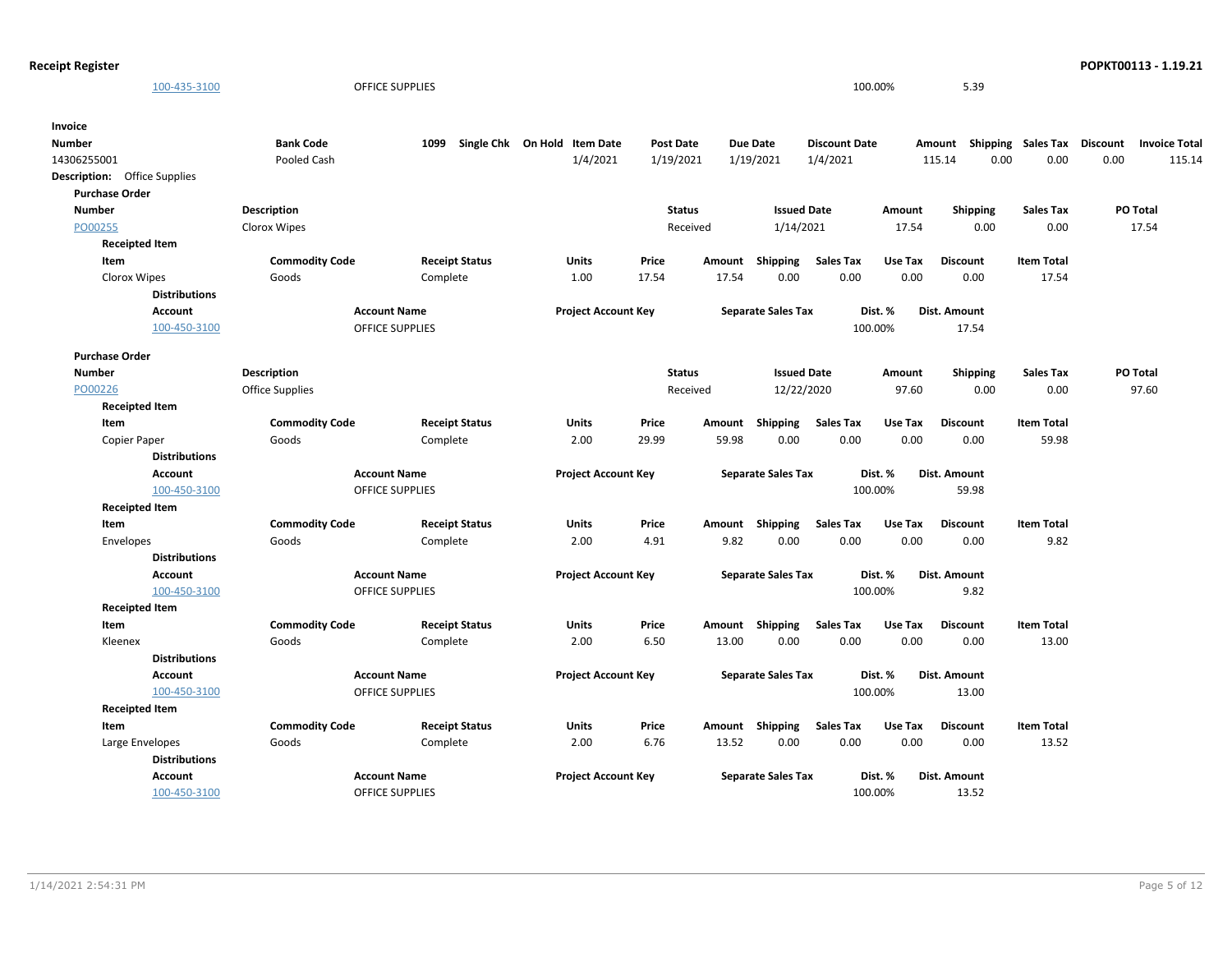| <b>Receipted Item</b>         |                                             |                         |                        |                              |                  |        |                           |                      |         |                           |                    |          |                      |
|-------------------------------|---------------------------------------------|-------------------------|------------------------|------------------------------|------------------|--------|---------------------------|----------------------|---------|---------------------------|--------------------|----------|----------------------|
| Item                          |                                             | <b>Commodity Code</b>   | <b>Receipt Status</b>  | Units                        | Price            | Amount | Shipping                  | <b>Sales Tax</b>     | Use Tax | <b>Discount</b>           | <b>Item Total</b>  |          |                      |
| Push Pins                     |                                             | Goods                   | Complete               | 1.00                         | 1.28             | 1.28   | 0.00                      | 0.00                 | 0.00    | 0.00                      | 1.28               |          |                      |
|                               | <b>Distributions</b>                        |                         |                        |                              |                  |        |                           |                      |         |                           |                    |          |                      |
|                               | <b>Account</b>                              | <b>Account Name</b>     |                        | <b>Project Account Key</b>   |                  |        | <b>Separate Sales Tax</b> |                      | Dist. % | Dist. Amount              |                    |          |                      |
|                               | 100-450-3100                                |                         | OFFICE SUPPLIES        |                              |                  |        |                           | 100.00%              |         | 1.28                      |                    |          |                      |
| Invoice                       |                                             |                         |                        |                              |                  |        |                           |                      |         |                           |                    |          |                      |
| <b>Number</b>                 |                                             | <b>Bank Code</b>        | 1099                   | Single Chk On Hold Item Date | <b>Post Date</b> |        | Due Date                  | <b>Discount Date</b> |         | Amount                    | Shipping Sales Tax | Discount | <b>Invoice Total</b> |
| 146170199001                  |                                             | Pooled Cash             |                        | 1/5/2021                     | 1/19/2021        |        | 1/19/2021                 | 1/5/2021             |         | 81.96<br>0.00             | 0.00               | 0.00     | 81.96                |
|                               | <b>Description:</b> Tax Forms and Envelopes |                         |                        |                              |                  |        |                           |                      |         |                           |                    |          |                      |
| <b>Purchase Order</b>         |                                             |                         |                        |                              |                  |        |                           |                      |         |                           |                    |          |                      |
| <b>Number</b>                 |                                             | <b>Description</b>      |                        |                              | <b>Status</b>    |        | <b>Issued Date</b>        |                      | Amount  | Shipping                  | <b>Sales Tax</b>   |          | PO Total             |
| PO00252                       |                                             | Tax Forms and Envelopes |                        |                              | Received         |        | 1/14/2021                 |                      | 81.96   | 0.00                      | 0.00               |          | 81.96                |
| <b>Receipted Item</b>         |                                             |                         |                        |                              |                  |        |                           |                      |         |                           |                    |          |                      |
| Item                          |                                             | <b>Commodity Code</b>   | <b>Receipt Status</b>  | Units                        | Price            | Amount | <b>Shipping</b>           | <b>Sales Tax</b>     | Use Tax | <b>Discount</b>           | <b>Item Total</b>  |          |                      |
| 1099 ENV                      |                                             | Goods                   | Complete               | 3.00                         | 16.99            | 50.97  | 0.00                      | 0.00                 | 0.00    | 0.00                      | 50.97              |          |                      |
|                               | <b>Distributions</b>                        |                         |                        |                              |                  |        |                           |                      |         |                           |                    |          |                      |
|                               | Account                                     | <b>Account Name</b>     |                        | <b>Project Account Key</b>   |                  |        | <b>Separate Sales Tax</b> |                      | Dist. % | Dist. Amount              |                    |          |                      |
|                               | 100-510-3100                                |                         | <b>OFFICE SUPPLIES</b> |                              |                  |        |                           | 100.00%              |         | 50.97                     |                    |          |                      |
| <b>Receipted Item</b>         |                                             |                         |                        |                              |                  |        |                           |                      |         |                           |                    |          |                      |
| Item                          |                                             | <b>Commodity Code</b>   | <b>Receipt Status</b>  | Units                        | Price            | Amount | Shipping                  | <b>Sales Tax</b>     | Use Tax | <b>Discount</b>           | <b>Item Total</b>  |          |                      |
| 1099 NEC                      |                                             | Goods                   | Complete               | 1.00                         | 30.99            | 30.99  | 0.00                      | 0.00                 | 0.00    | 0.00                      | 30.99              |          |                      |
|                               | <b>Distributions</b>                        |                         |                        |                              |                  |        |                           |                      |         |                           |                    |          |                      |
|                               | Account                                     | <b>Account Name</b>     |                        | <b>Project Account Key</b>   |                  |        | <b>Separate Sales Tax</b> |                      | Dist. % | Dist. Amount              |                    |          |                      |
|                               | 100-510-3100                                |                         | <b>OFFICE SUPPLIES</b> |                              |                  |        |                           | 100.00%              |         | 30.99                     |                    |          |                      |
| Invoice                       |                                             |                         |                        |                              |                  |        |                           |                      |         |                           |                    |          |                      |
| Number                        |                                             | <b>Bank Code</b>        | 1099                   | Single Chk On Hold Item Date | Post Date        |        | <b>Due Date</b>           | <b>Discount Date</b> |         | Amount Shipping Sales Tax |                    | Discount | <b>Invoice Total</b> |
| 146182926001                  |                                             | Pooled Cash             |                        | 1/5/2021                     | 1/19/2021        |        | 1/19/2021                 | 1/5/2021             |         | 65.37<br>0.00             | 0.00               | 0.00     | 65.37                |
| <b>Description:</b> Tax Forms |                                             |                         |                        |                              |                  |        |                           |                      |         |                           |                    |          |                      |
| <b>Purchase Order</b>         |                                             |                         |                        |                              |                  |        |                           |                      |         |                           |                    |          |                      |
| <b>Number</b>                 |                                             | <b>Description</b>      |                        |                              | <b>Status</b>    |        | <b>Issued Date</b>        |                      | Amount  | Shipping                  | <b>Sales Tax</b>   |          | PO Total             |
| PO00253                       |                                             | Tax Forms               |                        |                              | Received         |        | 1/14/2021                 |                      | 65.37   | 0.00                      | 0.00               |          | 65.37                |
| <b>Receipted Item</b>         |                                             |                         |                        |                              |                  |        |                           |                      |         |                           |                    |          |                      |
| Item                          |                                             | <b>Commodity Code</b>   | <b>Receipt Status</b>  | Units                        | Price            | Amount | Shipping                  | Sales Tax            | Use Tax | <b>Discount</b>           | <b>Item Total</b>  |          |                      |
| 1099s                         |                                             | Goods                   | Complete               | 3.00                         | 21.79            | 65.37  | 0.00                      | 0.00                 | 0.00    | 0.00                      | 65.37              |          |                      |
|                               | <b>Distributions</b>                        |                         |                        |                              |                  |        |                           |                      |         |                           |                    |          |                      |
|                               | Account                                     | <b>Account Name</b>     |                        | <b>Project Account Key</b>   |                  |        | <b>Separate Sales Tax</b> |                      | Dist. % | <b>Dist. Amount</b>       |                    |          |                      |
|                               | 100-510-3100                                |                         | <b>OFFICE SUPPLIES</b> |                              |                  |        |                           | 100.00%              |         | 65.37                     |                    |          |                      |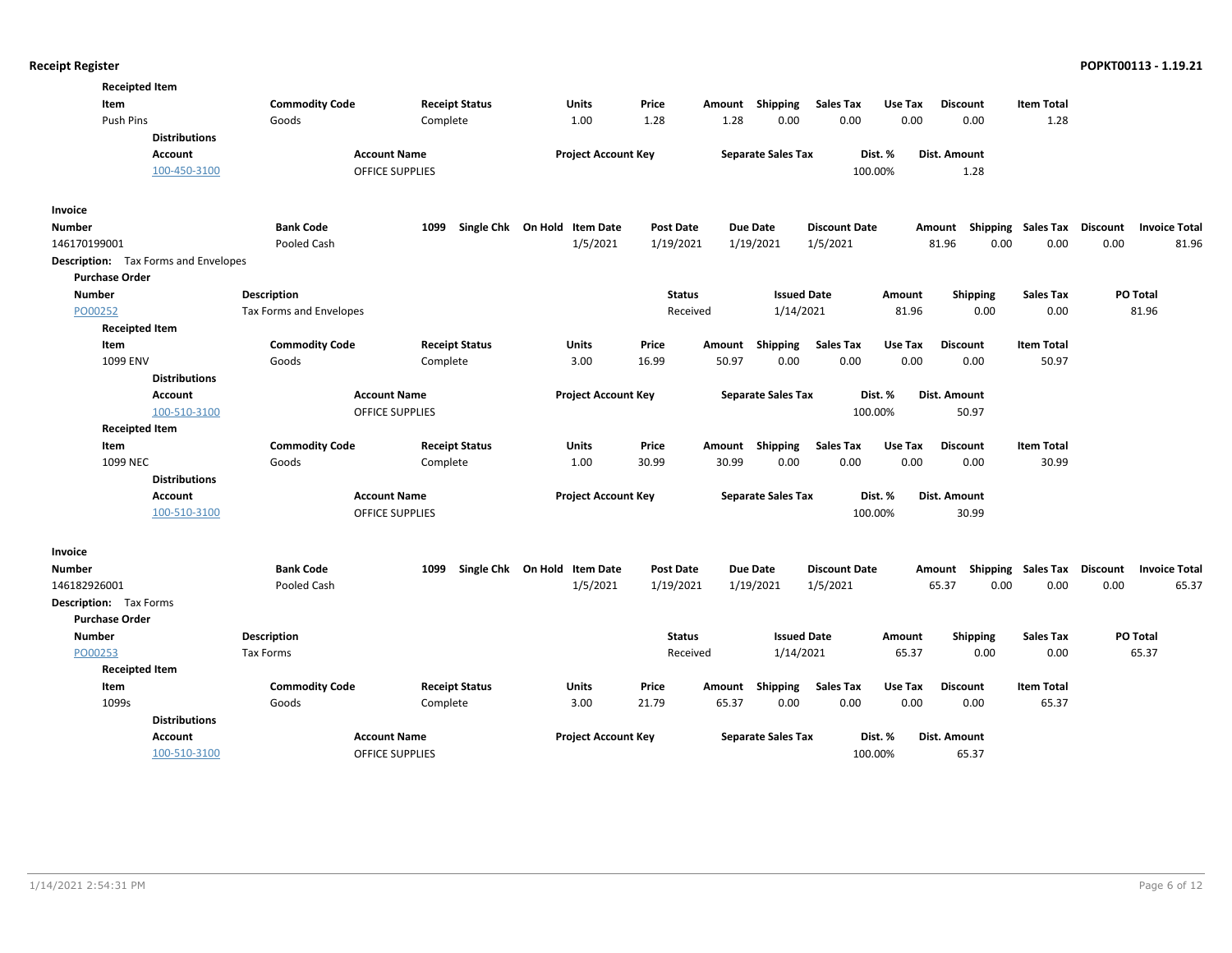| Invoice                       |                       |                        |                                   |                  |        |                           |                      |         |                 |                           |                 |                      |
|-------------------------------|-----------------------|------------------------|-----------------------------------|------------------|--------|---------------------------|----------------------|---------|-----------------|---------------------------|-----------------|----------------------|
| Number                        | <b>Bank Code</b>      |                        | 1099 Single Chk On Hold Item Date | <b>Post Date</b> |        | <b>Due Date</b>           | <b>Discount Date</b> |         | Amount          | <b>Shipping Sales Tax</b> | <b>Discount</b> | <b>Invoice Total</b> |
| 146182931001                  | Pooled Cash           |                        | 1/7/2021                          | 1/19/2021        |        | 1/19/2021                 | 1/7/2021             |         | 187.23<br>0.00  | 0.00                      | 0.00            | 187.23               |
| <b>Description:</b> Tax Forms |                       |                        |                                   |                  |        |                           |                      |         |                 |                           |                 |                      |
| <b>Purchase Order</b>         |                       |                        |                                   |                  |        |                           |                      |         |                 |                           |                 |                      |
| <b>Number</b>                 | <b>Description</b>    |                        |                                   | <b>Status</b>    |        | <b>Issued Date</b>        |                      | Amount  | <b>Shipping</b> | <b>Sales Tax</b>          |                 | PO Total             |
| PO00254                       | Tax Forms             |                        |                                   | Received         |        | 1/14/2021                 |                      | 187.23  | 0.00            | 0.00                      |                 | 187.23               |
| <b>Receipted Item</b>         |                       |                        |                                   |                  |        |                           |                      |         |                 |                           |                 |                      |
| Item                          | <b>Commodity Code</b> | <b>Receipt Status</b>  | Units                             | Price            | Amount | Shipping                  | <b>Sales Tax</b>     | Use Tax | <b>Discount</b> | <b>Item Total</b>         |                 |                      |
| Envelopes                     | Goods                 | Complete               | 2.00                              | 73.89            | 147.78 | 0.00                      | 0.00                 | 0.00    | 0.00            | 147.78                    |                 |                      |
| <b>Distributions</b>          |                       |                        |                                   |                  |        |                           |                      |         |                 |                           |                 |                      |
| Account                       |                       | <b>Account Name</b>    | <b>Project Account Key</b>        |                  |        | <b>Separate Sales Tax</b> |                      | Dist. % | Dist. Amount    |                           |                 |                      |
| 100-510-3100                  |                       | <b>OFFICE SUPPLIES</b> |                                   |                  |        |                           | 100.00%              |         | 147.78          |                           |                 |                      |
| <b>Receipted Item</b>         |                       |                        |                                   |                  |        |                           |                      |         |                 |                           |                 |                      |
| Item                          | <b>Commodity Code</b> | <b>Receipt Status</b>  | Units                             | Price            | Amount | Shipping                  | <b>Sales Tax</b>     | Use Tax | <b>Discount</b> | <b>Item Total</b>         |                 |                      |
| W <sub>2s</sub>               | Goods                 | Complete               | 5.00                              | 7.89             | 39.45  | 0.00                      | 0.00                 | 0.00    | 0.00            | 39.45                     |                 |                      |
| <b>Distributions</b>          |                       |                        |                                   |                  |        |                           |                      |         |                 |                           |                 |                      |
| <b>Account</b>                |                       | <b>Account Name</b>    | <b>Project Account Key</b>        |                  |        | <b>Separate Sales Tax</b> |                      | Dist. % | Dist. Amount    |                           |                 |                      |
| 100-510-3100                  |                       | <b>OFFICE SUPPLIES</b> |                                   |                  |        |                           | 100.00%              |         | 39.45           |                           |                 |                      |
| Invoice                       |                       |                        |                                   |                  |        |                           |                      |         |                 |                           |                 |                      |
| Number                        | <b>Bank Code</b>      | 1099                   | Single Chk On Hold Item Date      | <b>Post Date</b> |        | <b>Due Date</b>           | <b>Discount Date</b> |         | Amount          | <b>Shipping Sales Tax</b> | <b>Discount</b> | <b>Invoice Total</b> |
| 149336257001                  | Pooled Cash           |                        | 1/8/2021                          | 1/19/2021        |        | 1/19/2021                 | 1/8/2021             |         | 0.00<br>149.20  | 0.00                      | 0.00            | 149.20               |
| Description: Office Supplies  |                       |                        |                                   |                  |        |                           |                      |         |                 |                           |                 |                      |
| <b>Purchase Order</b>         |                       |                        |                                   |                  |        |                           |                      |         |                 |                           |                 |                      |
| <b>Number</b>                 | Description           |                        |                                   | <b>Status</b>    |        | <b>Issued Date</b>        |                      | Amount  | <b>Shipping</b> | <b>Sales Tax</b>          |                 | <b>PO Total</b>      |
| PO00240                       | Office Supplies       |                        |                                   | Received         |        | 1/7/2021                  |                      | 149.20  | 0.00            | 0.00                      |                 | 149.20               |
| <b>Receipted Item</b>         |                       |                        |                                   |                  |        |                           |                      |         |                 |                           |                 |                      |
| Item                          | <b>Commodity Code</b> | <b>Receipt Status</b>  | Units                             | Price            | Amount | Shipping                  | <b>Sales Tax</b>     | Use Tax | <b>Discount</b> | <b>Item Total</b>         |                 |                      |
| <b>Binder Clips</b>           | Goods                 | Complete               | 2.00                              | 1.46             | 2.92   | 0.00                      | 0.00                 | 0.00    | 0.00            | 2.92                      |                 |                      |
| <b>Distributions</b>          |                       |                        |                                   |                  |        |                           |                      |         |                 |                           |                 |                      |
| Account                       |                       | <b>Account Name</b>    | <b>Project Account Key</b>        |                  |        | <b>Separate Sales Tax</b> |                      | Dist. % | Dist. Amount    |                           |                 |                      |
| 100-403-3100                  |                       | <b>OFFICE SUPPLIES</b> |                                   |                  |        |                           | 100.00%              |         | 2.92            |                           |                 |                      |
| <b>Receipted Item</b>         |                       |                        |                                   |                  |        |                           |                      |         |                 |                           |                 |                      |
| Item                          | <b>Commodity Code</b> | <b>Receipt Status</b>  | Units                             | Price            | Amount | <b>Shipping</b>           | <b>Sales Tax</b>     | Use Tax | <b>Discount</b> | <b>Item Total</b>         |                 |                      |
| <b>Binders</b>                | Goods                 | Complete               | 2.00                              | 3.72             | 7.44   | 0.00                      | 0.00                 | 0.00    | 0.00            | 7.44                      |                 |                      |
| <b>Distributions</b>          |                       |                        |                                   |                  |        |                           |                      |         |                 |                           |                 |                      |
| Account                       |                       | <b>Account Name</b>    | <b>Project Account Key</b>        |                  |        | <b>Separate Sales Tax</b> |                      | Dist. % | Dist. Amount    |                           |                 |                      |
| 100-403-3100                  |                       | OFFICE SUPPLIES        |                                   |                  |        |                           | 100.00%              |         | 7.44            |                           |                 |                      |
| <b>Receipted Item</b>         |                       |                        |                                   |                  |        |                           |                      |         |                 |                           |                 |                      |
| Item                          | <b>Commodity Code</b> | <b>Receipt Status</b>  | Units                             | Price            |        | Amount Shipping           | <b>Sales Tax</b>     | Use Tax | <b>Discount</b> | <b>Item Total</b>         |                 |                      |
| Copier Paper                  | Goods                 | Complete               | 1.00                              | 29.99            | 29.99  | 0.00                      | 0.00                 | 0.00    | 0.00            | 29.99                     |                 |                      |
| <b>Distributions</b>          |                       |                        |                                   |                  |        |                           |                      |         |                 |                           |                 |                      |
| <b>Account</b>                |                       | <b>Account Name</b>    | <b>Project Account Key</b>        |                  |        | <b>Separate Sales Tax</b> |                      | Dist. % | Dist. Amount    |                           |                 |                      |
| 100-403-3100                  |                       | <b>OFFICE SUPPLIES</b> |                                   |                  |        |                           | 100.00%              |         | 29.99           |                           |                 |                      |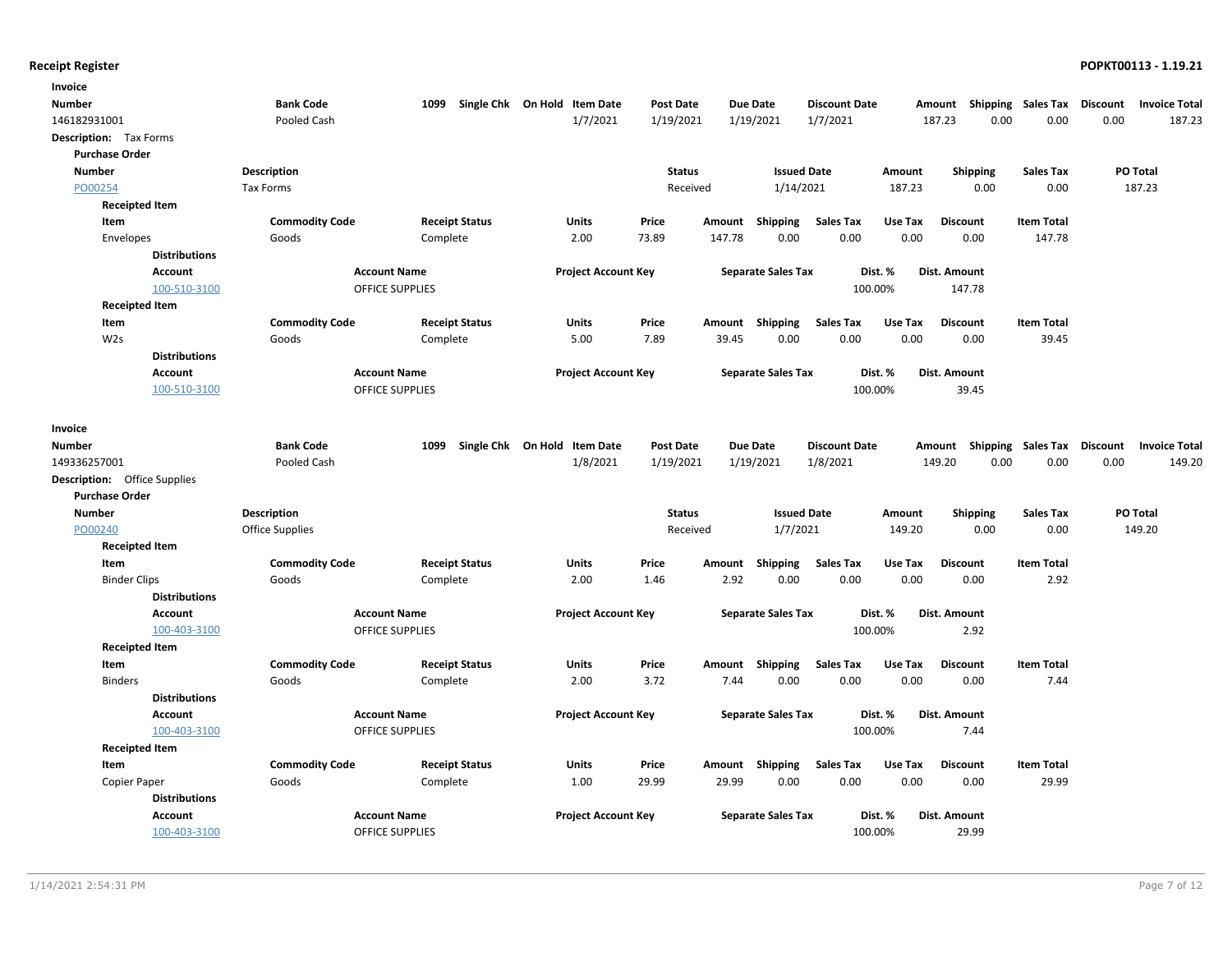| <b>Receipted Item</b>               |                       |                        |                              |                  |                 |                           |                      |         |                           |                   |                 |                      |
|-------------------------------------|-----------------------|------------------------|------------------------------|------------------|-----------------|---------------------------|----------------------|---------|---------------------------|-------------------|-----------------|----------------------|
| Item                                | <b>Commodity Code</b> | <b>Receipt Status</b>  | Units                        | Price            | Amount Shipping |                           | <b>Sales Tax</b>     | Use Tax | <b>Discount</b>           | <b>Item Total</b> |                 |                      |
| Divider Tabs                        | Goods                 | Complete               | 1.00                         | 41.47            | 41.47           | 0.00                      | 0.00                 | 0.00    | 0.00                      | 41.47             |                 |                      |
| <b>Distributions</b>                |                       |                        |                              |                  |                 |                           |                      |         |                           |                   |                 |                      |
| <b>Account</b>                      |                       | <b>Account Name</b>    | <b>Project Account Key</b>   |                  |                 | <b>Separate Sales Tax</b> | Dist. %              |         | Dist. Amount              |                   |                 |                      |
| 100-403-3100                        |                       | <b>OFFICE SUPPLIES</b> |                              |                  |                 |                           | 100.00%              |         | 41.47                     |                   |                 |                      |
| <b>Receipted Item</b>               |                       |                        |                              |                  |                 |                           |                      |         |                           |                   |                 |                      |
| Item                                | <b>Commodity Code</b> | <b>Receipt Status</b>  | <b>Units</b>                 | Price            | Amount Shipping |                           | <b>Sales Tax</b>     | Use Tax | <b>Discount</b>           | <b>Item Total</b> |                 |                      |
| File Folders                        | Goods                 | Complete               | 2.00                         | 33.69            | 67.38           | 0.00                      | 0.00                 | 0.00    | 0.00                      | 67.38             |                 |                      |
| <b>Distributions</b>                |                       |                        |                              |                  |                 |                           |                      |         |                           |                   |                 |                      |
| <b>Account</b>                      |                       | <b>Account Name</b>    | <b>Project Account Key</b>   |                  |                 | <b>Separate Sales Tax</b> | Dist. %              |         | Dist. Amount              |                   |                 |                      |
| 100-403-3100                        |                       | OFFICE SUPPLIES        |                              |                  |                 |                           | 100.00%              |         | 67.38                     |                   |                 |                      |
| Invoice                             |                       |                        |                              |                  |                 |                           |                      |         |                           |                   |                 |                      |
| <b>Number</b>                       | <b>Bank Code</b>      | 1099                   | Single Chk On Hold Item Date | <b>Post Date</b> | <b>Due Date</b> |                           | <b>Discount Date</b> |         | Amount Shipping           | Sales Tax         | <b>Discount</b> | <b>Invoice Total</b> |
| 149341821001                        | Pooled Cash           |                        | 1/8/2021                     | 1/19/2021        | 1/19/2021       |                           | 1/8/2021             |         | 23.99<br>0.00             | 0.00              | 0.00            | 23.99                |
| <b>Description:</b> Office Supplies |                       |                        |                              |                  |                 |                           |                      |         |                           |                   |                 |                      |
| <b>Purchase Order</b>               |                       |                        |                              |                  |                 |                           |                      |         |                           |                   |                 |                      |
| <b>Number</b>                       | Description           |                        |                              | <b>Status</b>    |                 | <b>Issued Date</b>        |                      | Amount  | <b>Shipping</b>           | <b>Sales Tax</b>  |                 | PO Total             |
| PO00240                             | Office Supplies       |                        |                              | Received         |                 | 1/7/2021                  |                      | 23.99   | 0.00                      | 0.00              |                 | 23.99                |
| <b>Receipted Item</b>               |                       |                        |                              |                  |                 |                           |                      |         |                           |                   |                 |                      |
| Item                                | <b>Commodity Code</b> | <b>Receipt Status</b>  | <b>Units</b>                 | Price            | Amount          | Shipping                  | <b>Sales Tax</b>     | Use Tax | <b>Discount</b>           | <b>Item Total</b> |                 |                      |
| Hanging file frames                 | Goods                 | Complete               | 1.00                         | 23.99            | 23.99           | 0.00                      | 0.00                 | 0.00    | 0.00                      | 23.99             |                 |                      |
| <b>Distributions</b>                |                       |                        |                              |                  |                 |                           |                      |         |                           |                   |                 |                      |
| Account                             |                       | <b>Account Name</b>    | <b>Project Account Key</b>   |                  |                 | <b>Separate Sales Tax</b> | Dist. %              |         | Dist. Amount              |                   |                 |                      |
| 100-403-3100                        |                       | <b>OFFICE SUPPLIES</b> |                              |                  |                 |                           | 100.00%              |         | 23.99                     |                   |                 |                      |
| Invoice                             |                       |                        |                              |                  |                 |                           |                      |         |                           |                   |                 |                      |
| Number                              | <b>Bank Code</b>      | 1099                   | Single Chk On Hold Item Date | <b>Post Date</b> | <b>Due Date</b> |                           | <b>Discount Date</b> |         | Amount Shipping Sales Tax |                   | Discount        | <b>Invoice Total</b> |
| 149350620001                        | Pooled Cash           |                        | 1/7/2021                     | 1/19/2021        | 1/19/2021       |                           | 1/7/2021             |         | 388.64<br>0.00            | 0.00              | 0.00            | 388.64               |
| <b>Description:</b> Office Supplies |                       |                        |                              |                  |                 |                           |                      |         |                           |                   |                 |                      |
| <b>Purchase Order</b>               |                       |                        |                              |                  |                 |                           |                      |         |                           |                   |                 |                      |
| <b>Number</b>                       | Description           |                        |                              | <b>Status</b>    |                 | <b>Issued Date</b>        |                      | Amount  | Shipping                  | <b>Sales Tax</b>  |                 | PO Total             |
| PO00233                             | Office Supplies       |                        |                              | Received         |                 | 1/6/2021                  |                      | 388.64  | 0.00                      | 0.00              |                 | 388.64               |
| <b>Receipted Item</b>               |                       |                        |                              |                  |                 |                           |                      |         |                           |                   |                 |                      |
| Item                                | <b>Commodity Code</b> | <b>Receipt Status</b>  | Units                        | Price            | Amount          | Shipping                  | <b>Sales Tax</b>     | Use Tax | <b>Discount</b>           | <b>Item Total</b> |                 |                      |
| Toner                               | Goods                 | Complete               | 2.00                         | 194.32           | 388.64          | 0.00                      | 0.00                 | 0.00    | 0.00                      | 388.64            |                 |                      |
| <b>Distributions</b>                |                       |                        |                              |                  |                 |                           |                      |         |                           |                   |                 |                      |
| <b>Account</b>                      |                       | <b>Account Name</b>    | <b>Project Account Key</b>   |                  |                 | <b>Separate Sales Tax</b> | Dist. %              |         | Dist. Amount              |                   |                 |                      |
| 100-403-3100                        |                       | <b>OFFICE SUPPLIES</b> |                              |                  |                 |                           | 100.00%              |         | 388.64                    |                   |                 |                      |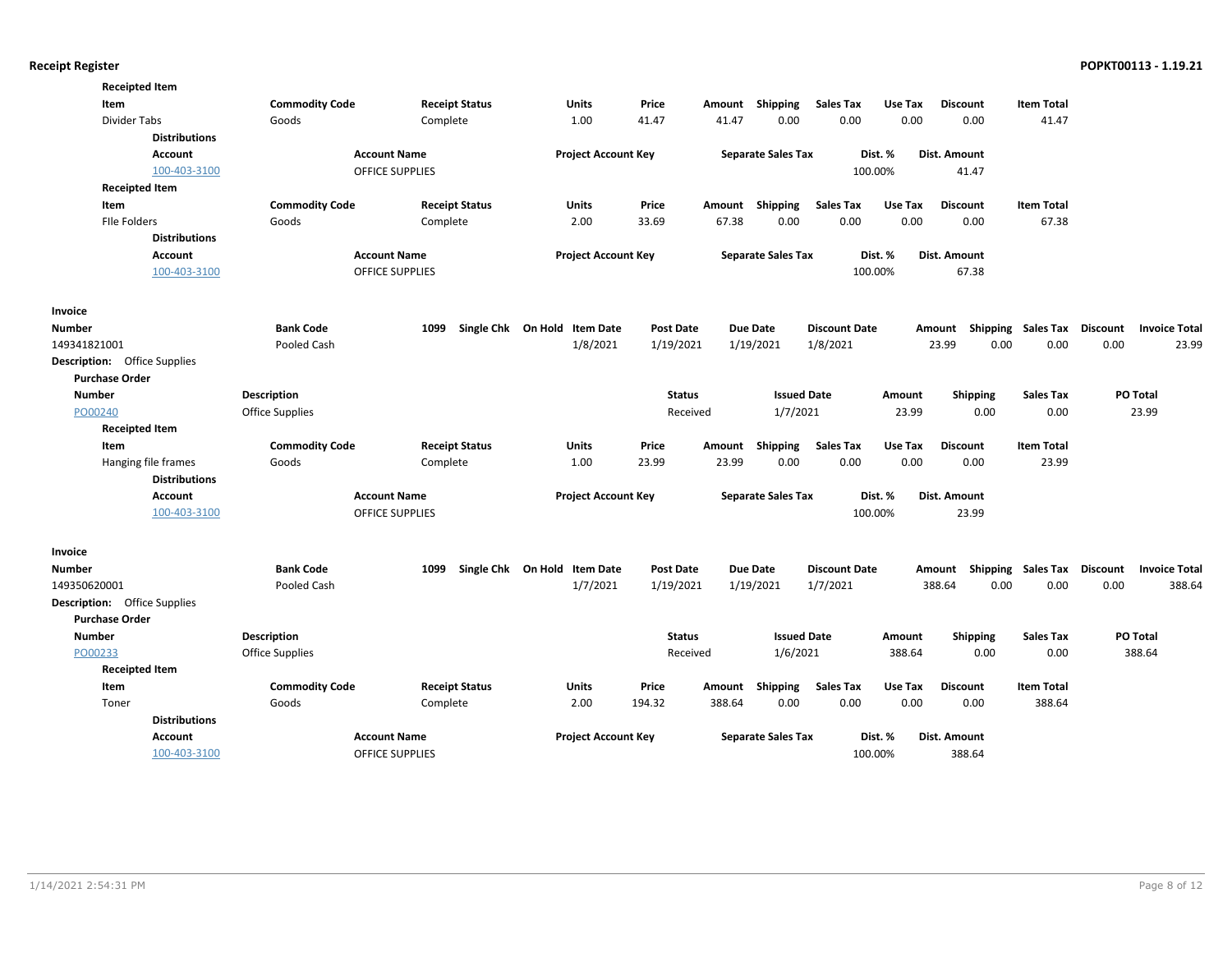| Invoice                             |                        |                        |                              |                            |               |        |                           |                      |         |                 |                           |                 |                      |
|-------------------------------------|------------------------|------------------------|------------------------------|----------------------------|---------------|--------|---------------------------|----------------------|---------|-----------------|---------------------------|-----------------|----------------------|
| Number                              | <b>Bank Code</b>       | 1099                   | Single Chk On Hold Item Date |                            | Post Date     |        | Due Date                  | <b>Discount Date</b> |         | Amount          | <b>Shipping Sales Tax</b> | <b>Discount</b> | <b>Invoice Total</b> |
| 149351227001                        | Pooled Cash            |                        |                              | 1/8/2021                   | 1/19/2021     |        | 1/19/2021                 | 1/8/2021             |         | 87.59           | 0.00<br>0.00              | 0.00            | 87.59                |
| <b>Description:</b> Office Supplies |                        |                        |                              |                            |               |        |                           |                      |         |                 |                           |                 |                      |
| <b>Purchase Order</b>               |                        |                        |                              |                            |               |        |                           |                      |         |                 |                           |                 |                      |
| <b>Number</b>                       | <b>Description</b>     |                        |                              |                            | <b>Status</b> |        | <b>Issued Date</b>        |                      | Amount  | <b>Shipping</b> | <b>Sales Tax</b>          | <b>PO Total</b> |                      |
| PO00233                             | <b>Office Supplies</b> |                        |                              |                            | Received      |        | 1/6/2021                  |                      | 87.59   | 0.00            | 0.00                      |                 | 87.59                |
| <b>Receipted Item</b>               |                        |                        |                              |                            |               |        |                           |                      |         |                 |                           |                 |                      |
| Item                                | <b>Commodity Code</b>  |                        | <b>Receipt Status</b>        | <b>Units</b>               | Price         | Amount | Shipping                  | <b>Sales Tax</b>     | Use Tax | <b>Discount</b> | <b>Item Total</b>         |                 |                      |
| Binder Clips - Medium               | Goods                  | Complete               |                              | 1.00                       | 1.46          | 1.46   | 0.00                      | 0.00                 | 0.00    | 0.00            | 1.46                      |                 |                      |
|                                     | <b>Distributions</b>   |                        |                              |                            |               |        |                           |                      |         |                 |                           |                 |                      |
|                                     | Account                | <b>Account Name</b>    |                              | <b>Project Account Key</b> |               |        | <b>Separate Sales Tax</b> |                      | Dist. % | Dist. Amount    |                           |                 |                      |
|                                     | 100-403-3100           | <b>OFFICE SUPPLIES</b> |                              |                            |               |        |                           | 100.00%              |         | 1.46            |                           |                 |                      |
| <b>Receipted Item</b>               |                        |                        |                              |                            |               |        |                           |                      |         |                 |                           |                 |                      |
| Item                                | <b>Commodity Code</b>  |                        | <b>Receipt Status</b>        | Units                      | Price         |        | Amount Shipping           | <b>Sales Tax</b>     | Use Tax | <b>Discount</b> | <b>Item Total</b>         |                 |                      |
| <b>Binder CLips Large</b>           | Goods                  | Complete               |                              | 1.00                       | 1.46          | 1.46   | 0.00                      | 0.00                 | 0.00    | 0.00            | 1.46                      |                 |                      |
|                                     | <b>Distributions</b>   |                        |                              |                            |               |        |                           |                      |         |                 |                           |                 |                      |
|                                     | Account                | <b>Account Name</b>    |                              | <b>Project Account Key</b> |               |        | <b>Separate Sales Tax</b> |                      | Dist. % | Dist. Amount    |                           |                 |                      |
|                                     | 100-403-3100           | <b>OFFICE SUPPLIES</b> |                              |                            |               |        |                           | 100.00%              |         | 1.46            |                           |                 |                      |
| <b>Receipted Item</b>               |                        |                        |                              |                            |               |        |                           |                      |         |                 |                           |                 |                      |
| Item                                | <b>Commodity Code</b>  |                        | <b>Receipt Status</b>        | Units                      | Price         |        | Amount Shipping           | <b>Sales Tax</b>     | Use Tax | <b>Discount</b> | <b>Item Total</b>         |                 |                      |
| Glue Sticks                         | Goods                  | Complete               |                              | 2.00                       | 2.69          | 5.38   | 0.00                      | 0.00                 | 0.00    | 0.00            | 5.38                      |                 |                      |
|                                     | <b>Distributions</b>   |                        |                              |                            |               |        |                           |                      |         |                 |                           |                 |                      |
|                                     | Account                | <b>Account Name</b>    |                              | <b>Project Account Key</b> |               |        | <b>Separate Sales Tax</b> |                      | Dist. % | Dist. Amount    |                           |                 |                      |
|                                     | 100-403-3100           | OFFICE SUPPLIES        |                              |                            |               |        |                           | 100.00%              |         | 5.38            |                           |                 |                      |
| <b>Receipted Item</b>               |                        |                        |                              |                            |               |        |                           |                      |         |                 |                           |                 |                      |
| Item                                | <b>Commodity Code</b>  |                        | <b>Receipt Status</b>        | <b>Units</b>               | Price         |        | Amount Shipping           | <b>Sales Tax</b>     | Use Tax | <b>Discount</b> | <b>Item Total</b>         |                 |                      |
| Legal Pads                          | Goods                  | Complete               |                              | 1.00                       | 8.04          | 8.04   | 0.00                      | 0.00                 | 0.00    | 0.00            | 8.04                      |                 |                      |
|                                     | <b>Distributions</b>   |                        |                              |                            |               |        |                           |                      |         |                 |                           |                 |                      |
|                                     | Account                | <b>Account Name</b>    |                              | <b>Project Account Key</b> |               |        | <b>Separate Sales Tax</b> |                      | Dist. % | Dist. Amount    |                           |                 |                      |
|                                     | 100-403-3100           | <b>OFFICE SUPPLIES</b> |                              |                            |               |        |                           | 100.00%              |         | 8.04            |                           |                 |                      |
| <b>Receipted Item</b>               |                        |                        |                              |                            |               |        |                           |                      |         |                 |                           |                 |                      |
| Item                                | <b>Commodity Code</b>  |                        | <b>Receipt Status</b>        | Units                      | Price         |        | Amount Shipping           | <b>Sales Tax</b>     | Use Tax | <b>Discount</b> | <b>Item Total</b>         |                 |                      |
| Paper                               | Goods                  | Complete               |                              | 2.00                       | 29.99         | 59.98  | 0.00                      | 0.00                 | 0.00    | 0.00            | 59.98                     |                 |                      |
|                                     | <b>Distributions</b>   |                        |                              |                            |               |        |                           |                      |         |                 |                           |                 |                      |
|                                     | Account                | <b>Account Name</b>    |                              | <b>Project Account Key</b> |               |        | <b>Separate Sales Tax</b> |                      | Dist. % | Dist. Amount    |                           |                 |                      |
|                                     | 100-403-3100           | <b>OFFICE SUPPLIES</b> |                              |                            |               |        |                           | 100.00%              |         | 59.98           |                           |                 |                      |
| <b>Receipted Item</b>               |                        |                        |                              |                            |               |        |                           |                      |         |                 |                           |                 |                      |
| Item                                | <b>Commodity Code</b>  |                        | <b>Receipt Status</b>        | Units                      | Price         |        | Amount Shipping           | <b>Sales Tax</b>     | Use Tax | <b>Discount</b> | <b>Item Total</b>         |                 |                      |
| Pens                                | Goods                  | Complete               |                              | 1.00                       | 11.27         | 11.27  | 0.00                      | 0.00                 | 0.00    | 0.00            | 11.27                     |                 |                      |
|                                     | <b>Distributions</b>   |                        |                              |                            |               |        |                           |                      |         |                 |                           |                 |                      |
|                                     | Account                | <b>Account Name</b>    |                              | <b>Project Account Key</b> |               |        | <b>Separate Sales Tax</b> |                      | Dist. % | Dist. Amount    |                           |                 |                      |
|                                     | 100-403-3100           | <b>OFFICE SUPPLIES</b> |                              |                            |               |        |                           | 100.00%              |         | 11.27           |                           |                 |                      |
|                                     |                        |                        |                              |                            |               |        |                           |                      |         |                 |                           |                 |                      |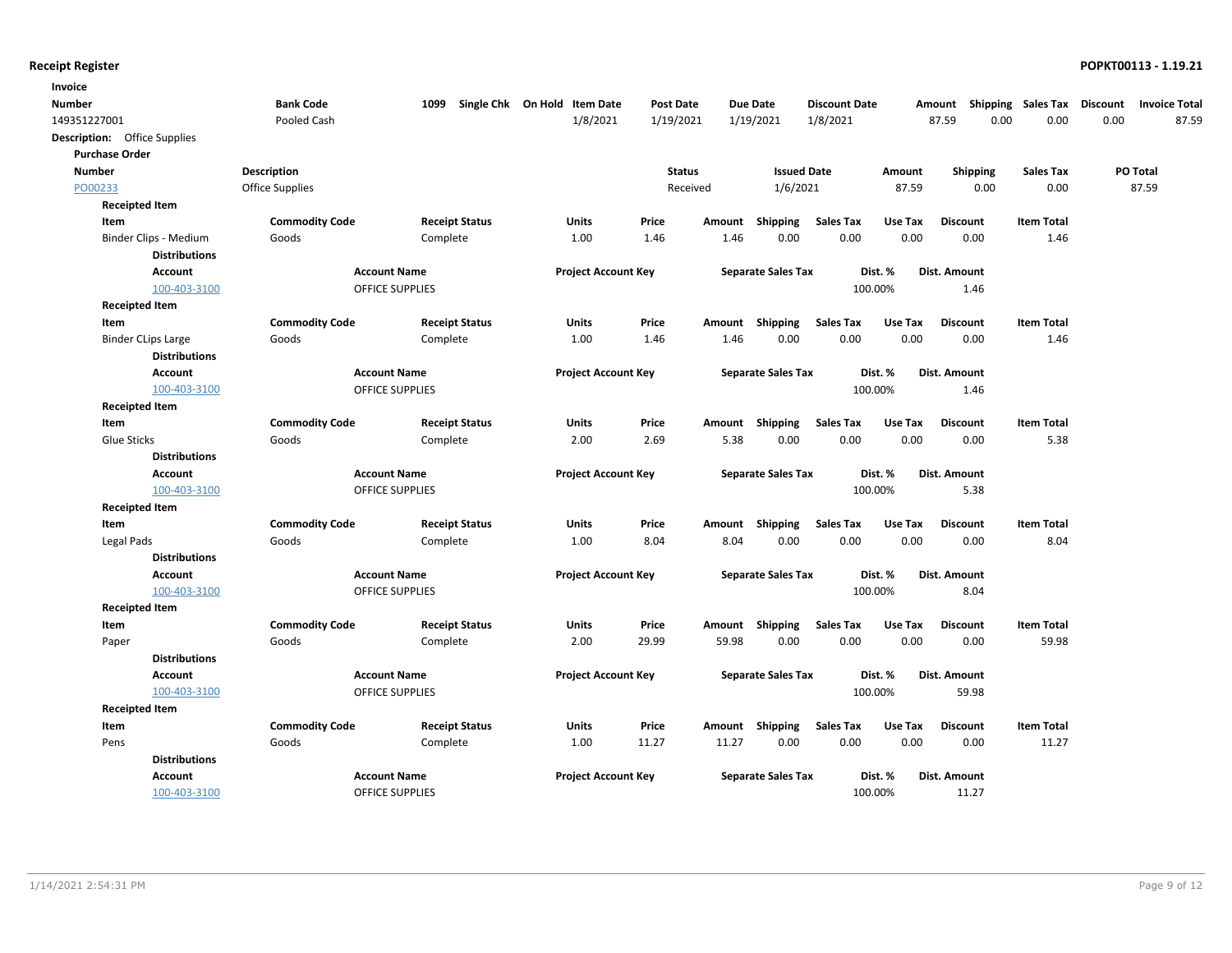| Invoice                             |                                |                        |                        |                              |                            |                  |                 |                           |                      |                               |                           |                   |                       |                      |
|-------------------------------------|--------------------------------|------------------------|------------------------|------------------------------|----------------------------|------------------|-----------------|---------------------------|----------------------|-------------------------------|---------------------------|-------------------|-----------------------|----------------------|
| <b>Number</b>                       |                                | <b>Bank Code</b>       | 1099                   | Single Chk On Hold Item Date |                            | <b>Post Date</b> | <b>Due Date</b> |                           | <b>Discount Date</b> |                               | Amount Shipping Sales Tax |                   | Discount              | <b>Invoice Total</b> |
| 149351228001                        |                                | Pooled Cash            |                        |                              | 1/8/2021                   | 1/19/2021        | 1/19/2021       |                           | 1/8/2021             |                               | 25.59<br>0.00             | 0.00              | 0.00                  | 25.59                |
| <b>Description:</b> Office Supplies |                                |                        |                        |                              |                            |                  |                 |                           |                      |                               |                           |                   |                       |                      |
| <b>Purchase Order</b>               |                                |                        |                        |                              |                            |                  |                 |                           |                      |                               |                           |                   |                       |                      |
| <b>Number</b>                       |                                | <b>Description</b>     |                        |                              |                            | <b>Status</b>    |                 | <b>Issued Date</b>        |                      | Amount                        | <b>Shipping</b>           | <b>Sales Tax</b>  |                       | PO Total             |
| PO00233                             |                                | <b>Office Supplies</b> |                        |                              |                            | Received         |                 | 1/6/2021                  |                      | 25.59                         | 0.00                      | 0.00              |                       | 25.59                |
| <b>Receipted Item</b>               |                                |                        |                        |                              |                            |                  |                 |                           |                      |                               |                           |                   |                       |                      |
| Item                                |                                | <b>Commodity Code</b>  | <b>Receipt Status</b>  |                              | <b>Units</b>               | Price            | Amount          | Shipping                  | <b>Sales Tax</b>     | Use Tax                       | <b>Discount</b>           | <b>Item Total</b> |                       |                      |
| <b>AA Batteries</b>                 |                                | Goods                  | Complete               |                              | 1.00                       | 25.59            | 25.59           | 0.00                      | 0.00                 | 0.00                          | 0.00                      | 25.59             |                       |                      |
|                                     | <b>Distributions</b>           |                        |                        |                              |                            |                  |                 |                           |                      |                               |                           |                   |                       |                      |
|                                     | <b>Account</b>                 |                        | <b>Account Name</b>    |                              | <b>Project Account Key</b> |                  |                 | <b>Separate Sales Tax</b> |                      | Dist. %                       | Dist. Amount              |                   |                       |                      |
|                                     | 100-403-3100                   |                        | <b>OFFICE SUPPLIES</b> |                              |                            |                  |                 |                           | 100.00%              |                               | 25.59                     |                   |                       |                      |
|                                     |                                |                        |                        |                              |                            |                  |                 |                           |                      |                               |                           |                   |                       |                      |
| <b>Vendor Number</b>                | <b>Vendor DBA</b>              |                        |                        |                              |                            |                  |                 |                           |                      | <b>Vendor Total Discount:</b> |                           | 0.00              | <b>Invoice Total:</b> | 51.88                |
| 00826                               | PERSONALIZED PRINTING          |                        |                        |                              |                            |                  |                 |                           |                      |                               |                           |                   |                       |                      |
| Invoice                             |                                |                        |                        |                              |                            |                  |                 |                           |                      |                               |                           |                   |                       |                      |
| <b>Number</b>                       |                                | <b>Bank Code</b>       | 1099                   | Single Chk On Hold Item Date |                            | <b>Post Date</b> | <b>Due Date</b> |                           | <b>Discount Date</b> |                               | Amount Shipping Sales Tax |                   | <b>Discount</b>       | <b>Invoice Total</b> |
| 106989                              |                                | Pooled Cash            |                        |                              | 1/9/2021                   | 1/19/2021        | 1/19/2021       |                           | 1/9/2021             |                               | 35.00<br>16.88            | 0.00              | 0.00                  | 51.88                |
| <b>Description:</b> Business Cards  |                                |                        |                        |                              |                            |                  |                 |                           |                      |                               |                           |                   |                       |                      |
| <b>Purchase Order</b>               |                                |                        |                        |                              |                            |                  |                 |                           |                      |                               |                           |                   |                       |                      |
| <b>Number</b>                       |                                | <b>Description</b>     |                        |                              |                            | <b>Status</b>    |                 | <b>Issued Date</b>        |                      | Amount                        | <b>Shipping</b>           | <b>Sales Tax</b>  |                       | PO Total             |
| PO00232                             |                                | <b>Business Cards</b>  |                        |                              |                            | Received         |                 | 1/6/2021                  |                      | 35.00                         | 16.88                     | 0.00              |                       | 51.88                |
| <b>Receipted Item</b>               |                                |                        |                        |                              |                            |                  |                 |                           |                      |                               |                           |                   |                       |                      |
| Item                                |                                | <b>Commodity Code</b>  | <b>Receipt Status</b>  |                              | Units                      | Price            | Amount          | Shipping                  | <b>Sales Tax</b>     | Use Tax                       | <b>Discount</b>           | <b>Item Total</b> |                       |                      |
| 1000 Business Cards                 |                                | Goods                  | Complete               |                              | 1.00                       | 35.00            | 35.00           | 16.88                     | 0.00                 | 0.00                          | 0.00                      | 51.88             |                       |                      |
|                                     | <b>Distributions</b>           |                        |                        |                              |                            |                  |                 |                           |                      |                               |                           |                   |                       |                      |
|                                     | <b>Account</b>                 |                        | <b>Account Name</b>    |                              | <b>Project Account Key</b> |                  |                 | <b>Separate Sales Tax</b> |                      | Dist. %                       | Dist. Amount              |                   |                       |                      |
|                                     | 210-621-4350                   |                        | PRINTING               |                              |                            |                  |                 |                           | 100.00%              |                               | 51.88                     |                   |                       |                      |
| <b>Vendor Number</b>                | <b>Vendor DBA</b>              |                        |                        |                              |                            |                  |                 |                           |                      | <b>Vendor Total Discount:</b> |                           | 0.00              | <b>Invoice Total:</b> | 1,376.00             |
| 00596                               | <b>SOUTHERN TIRE MART, LLC</b> |                        |                        |                              |                            |                  |                 |                           |                      |                               |                           |                   |                       |                      |
| Invoice                             |                                |                        |                        |                              |                            |                  |                 |                           |                      |                               |                           |                   |                       |                      |
| <b>Number</b>                       |                                | <b>Bank Code</b>       | 1099                   | Single Chk On Hold Item Date |                            | <b>Post Date</b> | <b>Due Date</b> |                           | <b>Discount Date</b> |                               | Shipping<br>Amount        | Sales Tax         | <b>Discount</b>       | <b>Invoice Total</b> |
| 4170029270                          |                                | Pooled Cash            |                        |                              | 1/7/2021                   | 1/19/2021        | 1/19/2021       |                           | 1/7/2021             | 1,376.00                      | 0.00                      | 0.00              | 0.00                  | 1,376.00             |
| <b>Description:</b> Tires           |                                |                        |                        |                              |                            |                  |                 |                           |                      |                               |                           |                   |                       |                      |
| <b>Purchase Order</b>               |                                |                        |                        |                              |                            |                  |                 |                           |                      |                               |                           |                   |                       |                      |
| <b>Number</b>                       |                                | Description            |                        |                              |                            | <b>Status</b>    |                 | <b>Issued Date</b>        |                      | Amount                        | <b>Shipping</b>           | <b>Sales Tax</b>  |                       | PO Total             |
| PO00248                             |                                | Tires                  |                        |                              |                            | Received         |                 | 1/13/2021                 |                      | 1,376.00                      | 0.00                      | 0.00              |                       | 1,376.00             |
| <b>Receipted Item</b>               |                                |                        |                        |                              |                            |                  |                 |                           |                      |                               |                           |                   |                       |                      |
| Item                                |                                | <b>Commodity Code</b>  | <b>Receipt Status</b>  |                              | <b>Units</b>               | Price            | Amount          | Shipping                  | <b>Sales Tax</b>     | Use Tax                       | <b>Discount</b>           | <b>Item Total</b> |                       |                      |
| 11R24.5                             |                                | Goods                  | Complete               |                              | 2.00                       | 357.00           | 714.00          | 0.00                      | 0.00                 | 0.00                          | 0.00                      | 714.00            |                       |                      |
|                                     |                                |                        |                        |                              |                            |                  |                 |                           |                      |                               |                           |                   |                       |                      |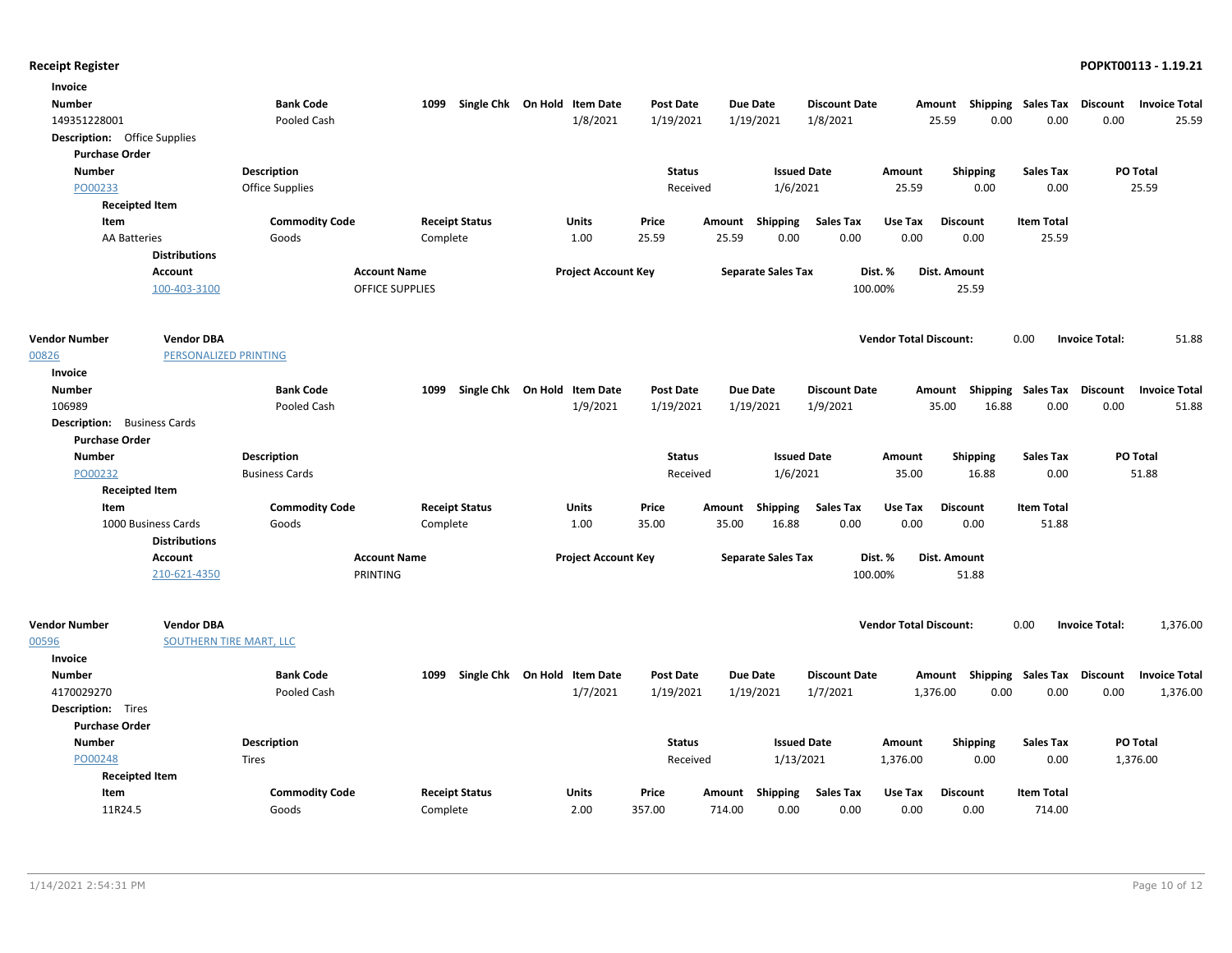|                                         |                                          | <b>Distributions</b><br>Account<br>210-621-4590 |                                | <b>Account Name</b><br><b>R&amp;M MACH. TIRES &amp; TUBES</b> | <b>Project Account Key</b> |                 |                  | <b>Separate Sales Tax</b> | 100.00%                  | Dist. %         | Dist. Amount<br>714.00  |                             |                               |
|-----------------------------------------|------------------------------------------|-------------------------------------------------|--------------------------------|---------------------------------------------------------------|----------------------------|-----------------|------------------|---------------------------|--------------------------|-----------------|-------------------------|-----------------------------|-------------------------------|
|                                         | <b>Receipted Item</b><br>Item<br>1400R24 | <b>Distributions</b>                            | <b>Commodity Code</b><br>Goods | <b>Receipt Status</b><br>Complete                             | Units<br>1.00              | Price<br>662.00 | Amount<br>662.00 | Shipping<br>0.00          | <b>Sales Tax</b><br>0.00 | Use Tax<br>0.00 | <b>Discount</b><br>0.00 | <b>Item Total</b><br>662.00 |                               |
|                                         |                                          | Account<br>210-621-4590                         |                                | <b>Account Name</b><br><b>R&amp;M MACH. TIRES &amp; TUBES</b> | <b>Project Account Key</b> |                 |                  | <b>Separate Sales Tax</b> | 100.00%                  | Dist. %         | Dist. Amount<br>662.00  |                             |                               |
| <b>Packet Totals</b><br><b>Vendors:</b> | 9                                        | 19<br>Invoices:                                 | <b>Purchase Orders: 22</b>     |                                                               | <b>Amount: 9,226.34</b>    |                 | Shipping: 16.88  |                           | Tax: 0.00                |                 | Discount: 0.00          |                             | <b>Total Amount: 9,243.22</b> |